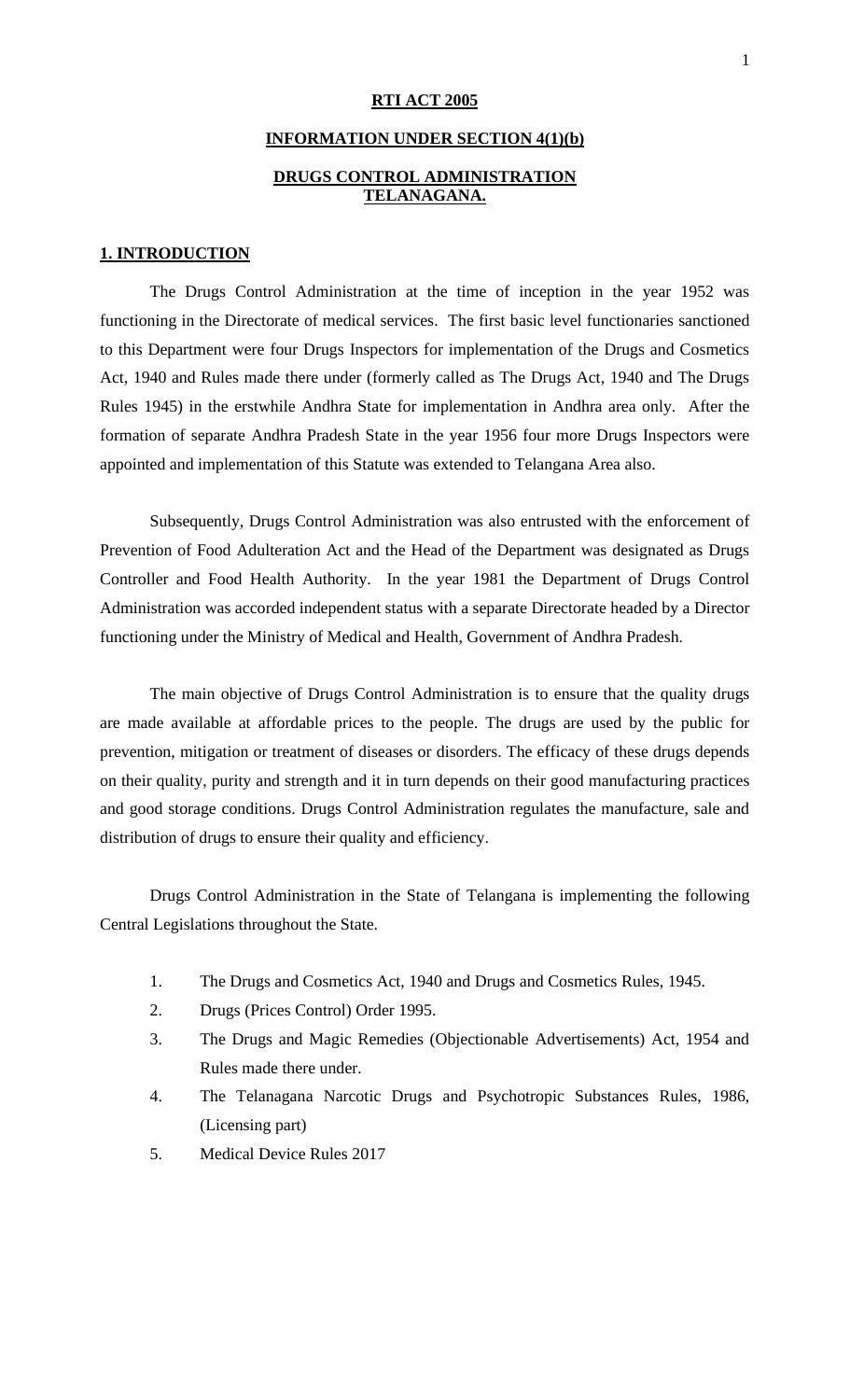The organizational set up of various functionaries in Drugs and Control Administration are broadly classified into two wings.

## **1. Enforcement Wing. 2. Laboratory Wing.**

Enforcement Wing enforces the provisions of above said enactments in the State and Laboratory Wing performs the Test/Analysis of various Drugs/Cosmetics samples sent for analysis and issues the Certificate of Test/Analysis.

#### **1.2 Right to Information Act:**

The Right to Information Act, 2005 of Parliament received the assent of the President of India. The Act provides for setting out the practical regime of Right to Information for citizens to secure access to information under the control of Public authorities, in order to promote transparency and accountability in the working of every public authority.

#### **1.3 Objective/ Purpose of this information handbook:**

As per the provisions of the Act, all citizens have the right to information and every public authority shall publish the information on the organization, its functions & duties, details of employees, rules, regulations, instructions, manuals and records held by it, particulars of the programmes, etc., and make available for public information.

## **1.4 Intended users of the information handbook:**

Citizens, Chemists & Druggists and their associations, Pharmaceutical Manufacturers and their associations, Civil Society Organizations, Public representatives, Officers and employees of Public Authorities including Public Information Officers and assistant Pubic Information Officers and Appellate Officers, Central and State Information Commissions etc.

#### **1.5 Terms Used:**

I) Wherever the following terms are used they mean as follows:

- Drugs means allopathic drug as defined u/s 3(b) of the Drugs and Cosmetics Act, 1940.
- D&C Act, and Rules = Drugs and Cosmetics Act, 1940 (Act 23 of 1940) and Rules 1945 there under.
- DMROA = Drugs and Magic Remedies (Objectionable Advertisements) Act, 1954, and Rules 1955.
- DPCO = Drugs Price Control Order, 1995.
- NDPS = Narcotic Drugs and Psychotropic Substances Act, 1985.
- D.I = Drugs Inspector appointed under Sec. 21 of the Drugs and Cosmetics Act, 1940.
- Govt. Analyst  $(G.A) = A$  person appointed u/s 20 of the Drugs and Cosmetics Act 1940.
- Licensing Authorities = Licensing Authorities appointed  $u/s$  96(1), 90(1) Rule 122(F)(1), Rule 138(1) and Approving Authority Rule 150.B.

#### **1.6 Organization of Information:**

The information pertaining to Drugs Control Administration at Headquarters level is provided in this book let. The information pertaining to the other offices viz., Assistant Director & Drugs Inspectors is provided by the respective officers. The information as mentioned at para 1.3 above and as stipulated in the Right to Information act is provided item wise in different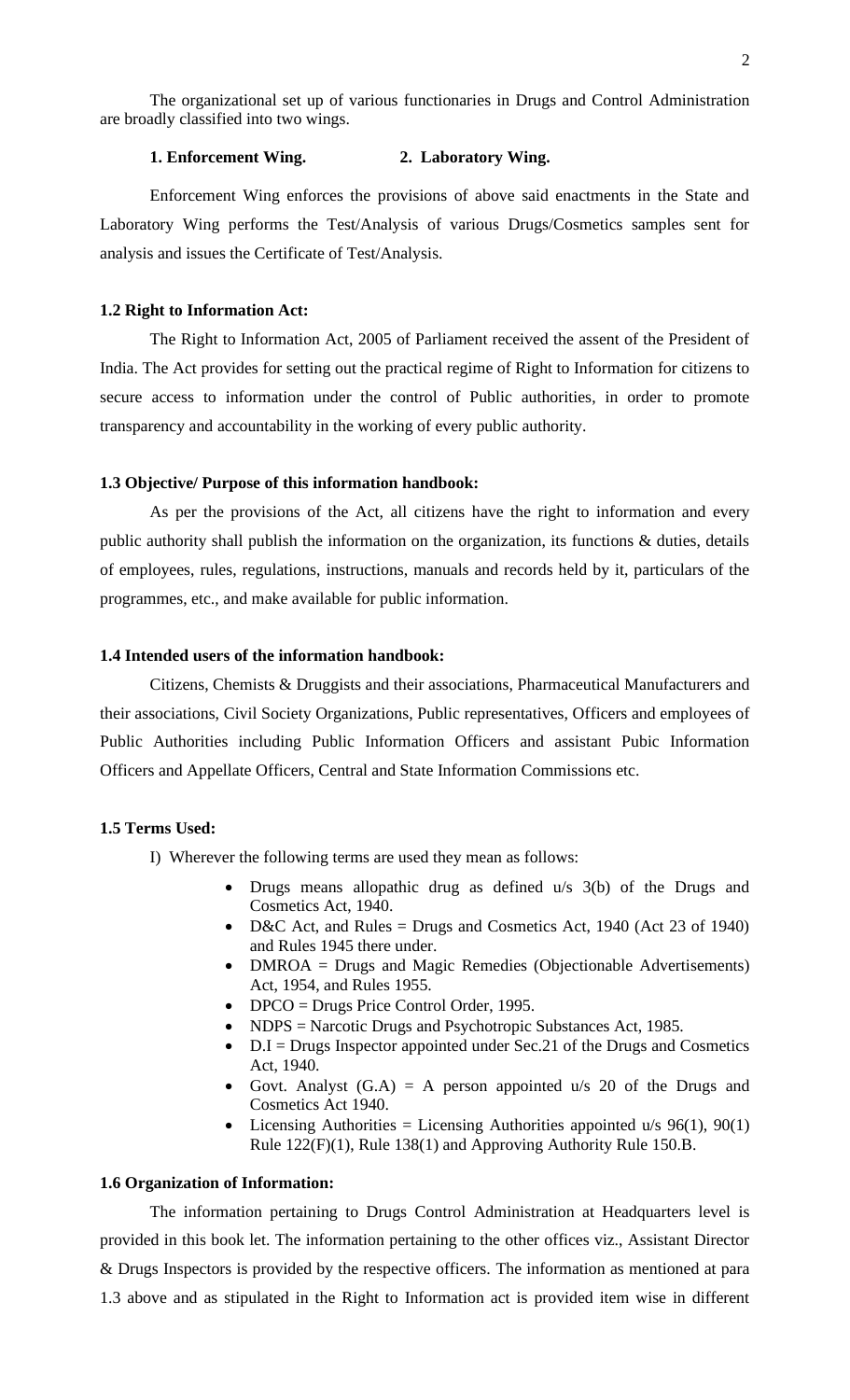chapters. The reference made to certain Rules, Manuals and Acts of other Departments issued by Government of Andhra Pradesh/Telangana or Government of India are quoted since they are applicable to the programmes/terms under reference and available with the concerned Departments.

- **1.7** More information can be had from the concerned Departmental officers or the State Public Information Officer / Asst Public Information officer of the Department. As per G.O.Ms.No.454 General Administration (I&P.R.II), dated: 13.10.2005, a request for obtaining information under sub-section (1) of Section 6 shall be accompanied by an application fee by way of cash or by demand draft or by bankers cheque payable to the Assistant Director (NT), Drugs Control Administration, Hyderabad or to the Assistant Director of the District or to the Drugs Inspector of concerned district against proper receipt at the following rates:-
- a) In respect of public authorities at the village level no fee
- b) In respect of public authorities at Mandal level Rs.5/- per application.
- c) In respect of public authorities other than those covered above level Rs.10/- per application.

Fee to be charged for providing information:

- 1. Material in printed or text form in A4 or A3 size paper Rs.2/- per page per copy.
- 2. Information in Electronic format viz., Rs.100/- per CD
- 3. Material to be send by post the actual postal charges in addition to the charges payable as per these rules.
- 4.For inspection of records No fee for the first hour; Rs.5/hr.
- **NOTE: THE FUNCTIONS AND DUTIES OF THE OFFICERS CONCERNED AND THE PROCEDURES FOR THE EFFECTIVE ADMINISTRATION ARE SUBJECT TO PERIODIC REVISION IN THE INTEREST OF PUBLIC.**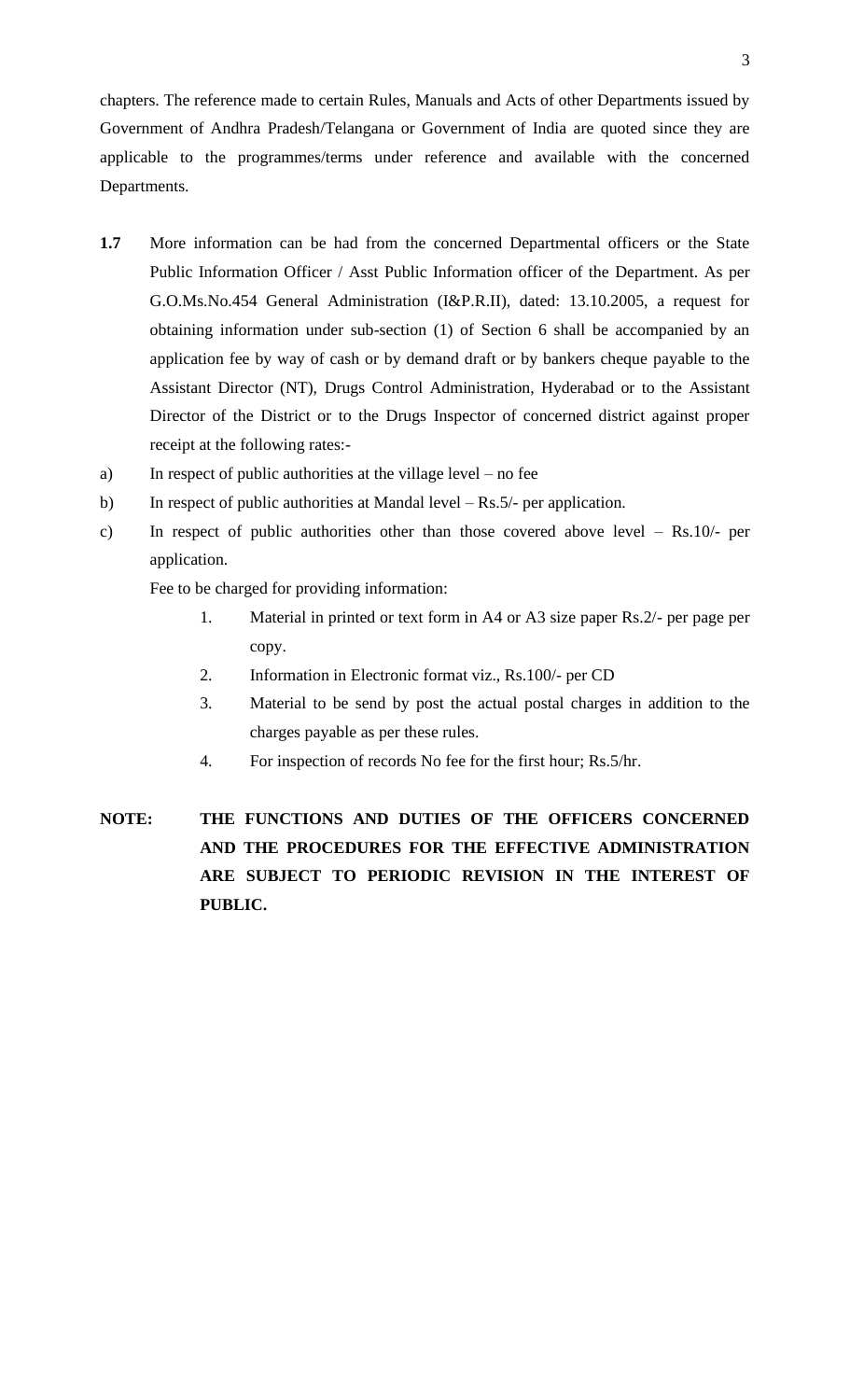# **CHAPTER – I**

# **PARTICULARS OF ORGANIZATION, FUNCTIONS AND DUTIES:**

| Sl.       | Organizational                                                                                   | Functions                                                                                                                                                                                                                                                                                                                                                                                                                                                                                                                                                                                                                                                                                                                                                                                                                                                                     | Duties                                                                                                                                                                                                                                                                        |
|-----------|--------------------------------------------------------------------------------------------------|-------------------------------------------------------------------------------------------------------------------------------------------------------------------------------------------------------------------------------------------------------------------------------------------------------------------------------------------------------------------------------------------------------------------------------------------------------------------------------------------------------------------------------------------------------------------------------------------------------------------------------------------------------------------------------------------------------------------------------------------------------------------------------------------------------------------------------------------------------------------------------|-------------------------------------------------------------------------------------------------------------------------------------------------------------------------------------------------------------------------------------------------------------------------------|
| No.<br>1. | Structure<br>Dr.Preeti Meena, IAS,<br>Director (FAC).                                            | of<br>$\triangleright$ Overall<br>Supervision<br>the<br>Department.<br>Overseas the activities / Enforcement<br>➤<br>functions by subordinate officers of<br>the Drugs Control Administration in a<br>view to achieve the supply of quality<br>drugs at affordable prices to the<br>public.                                                                                                                                                                                                                                                                                                                                                                                                                                                                                                                                                                                   | $\triangleright$ H.O.D.                                                                                                                                                                                                                                                       |
| 2.        | Joint Director<br>(Enforcement)<br>Licensing Authority<br>$&$ Controlling<br>Authority - 01 post | Licensing<br>Authority<br>for<br>$\bullet$<br>manufacturing units of Drugs<br>and<br>Cosmetics<br>and<br>the<br>overseas<br>activities/enforcement functions<br>of<br>the subordinate officers.<br>Periodic and surprise inspections of<br>manufacturing units (engaged<br>in<br>manufacture of drugs / cosmetics),<br>sales outlets, medical stores attached<br>to government institutions/hospitals.<br>Ensuring<br>that<br>the<br>drugs<br>are<br>manufactured and sold under and in<br>accordance with the conditions of<br>licenses issued and at the prices fixed<br>by the Government.<br>Controlling<br>and<br>preventing<br>the<br>misleading<br>and<br>objectionable<br>advertisements in respect of use of<br>drugs for certain ailments, diseases<br>and disorders.<br>Joint Director (E) guides<br>his<br>subordinates in day to day work and<br>on legal cases. | $\triangleright$ Grant /<br>Retention of<br>manufacturing<br>Licenses.<br>$\triangleright$ Coordinating<br>other Regional<br>Deputy<br>Directors.<br>$\triangleright$ Coordinating<br>other State Drug<br>Control<br>Authorities and<br>Drugs Control<br>General of<br>India. |
| 3.        | <b>Deputy Directors</b><br>$(2$ Posts)<br>1. DD-I<br>$2.$ DD-II                                  | Deputy Director helps<br>The<br>the<br>concerned Licensing Authorities for<br>grant/Retention of<br>manufacturing<br>licenses, Narcotic and Psychotropic<br>substances<br>licenses,<br>cancellations/suspension<br>of<br>manufacturing licenses<br>Issue of various<br>non<br>statutory<br>certificates.<br>Guides the subordinates in day to day<br>work and on legal cases also.<br>Supervise the work of Assistant<br>Director / Drugs Inspector of area<br>concerned.                                                                                                                                                                                                                                                                                                                                                                                                     | $\triangleright$ Issuance of<br>various non<br>statutory<br>certificates for<br>the purpose of<br>general<br>commerce.<br>Overseas the<br>➤<br>achievement of<br>inspection and<br>sample targets<br>by the<br>subordinates<br>officers                                       |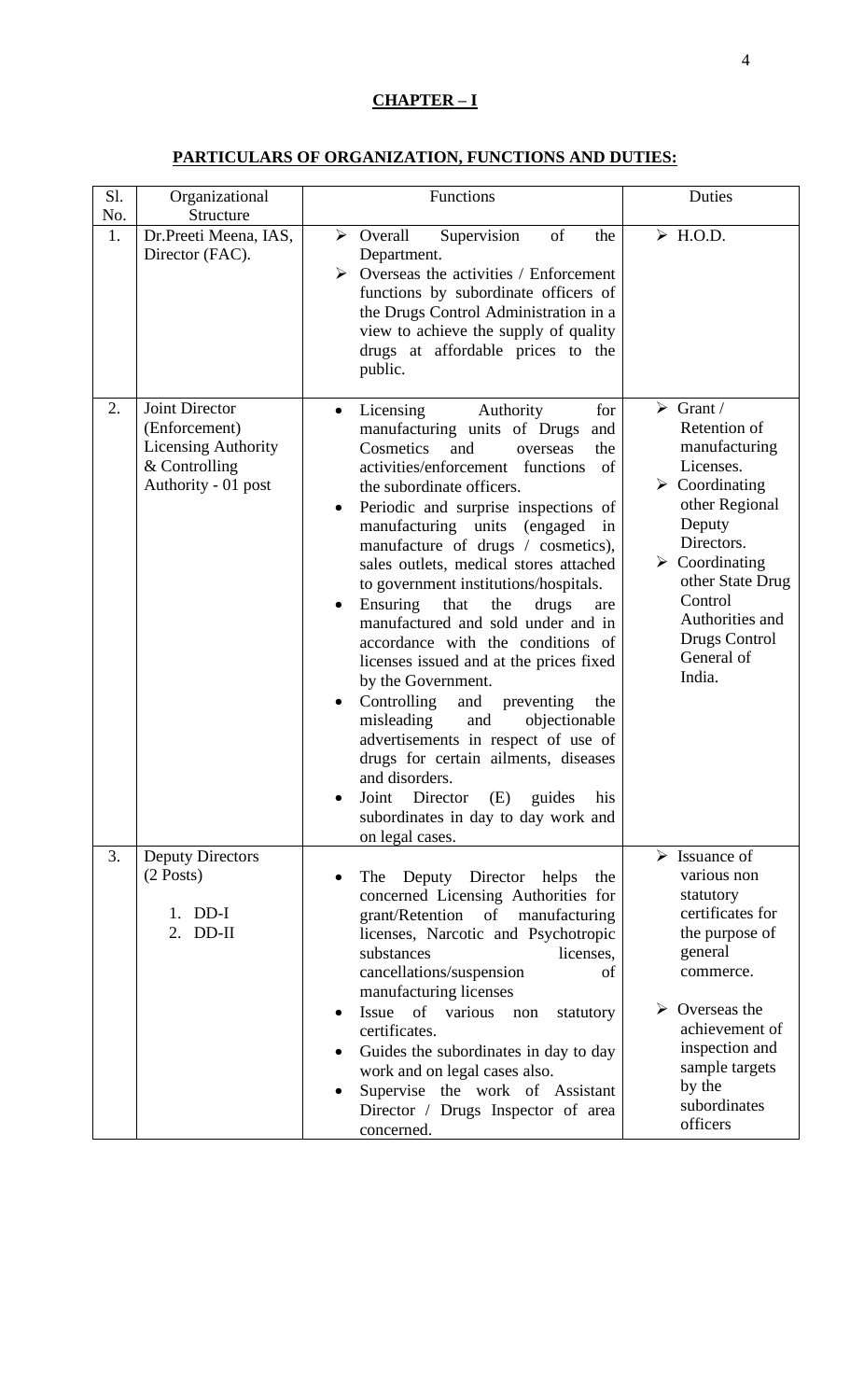| 4. | <b>Assistant Directors</b><br>$(5$ posts)<br>1. TC-I<br>TC-II<br>2.<br>MFG-I<br>3.<br>4. MFG-II<br>MFG-III<br>5.                                                                                                                                                                                                                                                                                                                                                                                                                                                                              | The Assistant Directors supervise the<br>$\bullet$<br>Drugs Inspectors in the respective<br>Jurisdiction. AD also conducts joint<br>raids with the Drugs Inspectors on<br>and<br>manufacturing<br>units,<br>sales<br>hospitals, blood banks etc.<br>Issue of Sales Licenses.<br>Overseas the achievement of<br>inspection and sample targets of the<br>respective Drugs Inspector of their<br>Jurisdiction                                                                                                                                                                                                                                                                                                                             | $\triangleright$ Conduct of Joint<br>raids.<br>$\triangleright$ Follow up of<br><b>Court Cases and</b><br>Pending<br>Investigations<br>of Drugs<br>Inspector of<br>their<br>Jurisdiction.         |
|----|-----------------------------------------------------------------------------------------------------------------------------------------------------------------------------------------------------------------------------------------------------------------------------------------------------------------------------------------------------------------------------------------------------------------------------------------------------------------------------------------------------------------------------------------------------------------------------------------------|----------------------------------------------------------------------------------------------------------------------------------------------------------------------------------------------------------------------------------------------------------------------------------------------------------------------------------------------------------------------------------------------------------------------------------------------------------------------------------------------------------------------------------------------------------------------------------------------------------------------------------------------------------------------------------------------------------------------------------------|---------------------------------------------------------------------------------------------------------------------------------------------------------------------------------------------------|
| 5. | Drugs Inspector (29<br>posts)<br>1.Abids<br>2.Ameerpet<br>3.Charminar<br>4.Khairathabad<br>5. Vengalraonagar<br>6.Mehdipatnam<br>7.Hyd-Mfg<br>8.Gowliguda<br>9.Amberpet<br>10.Chikkadpally<br>11.Secunderabad<br>12.Koti<br>13Maredpally<br>14.Sec-bad-Mfg.<br>15.Sangareddy Mfg.<br>16.R.C Puram Mfg.<br>17.Jinnaram Mfg.<br>18. Bollaram Mfg.<br>19. Kothur Mfg.<br>20. Malkajgiri Mfg<br>21. Narkatpally Mfdg.<br>22. Hyt-Nagar Mfg.<br>23. Uppal Mfg.<br>24.Rangareddy Mfg.<br>25. Balanagar Mfg.<br>26. Kukatpally Mfg<br>27.Jeedimatla Mfg<br>28. Medchal Mfg.<br>29. Quthbullapur Mfg. | They are allotted different areas in the<br>$\bullet$<br>state of Telangana for enforcement<br>functioning, though the statute<br>empowers them for entire state of<br>Telangana.<br>The DI is the field enforcement<br>officer for detection and investigation<br>of offences under various Statutes<br>enforced by the Department.<br>DI conducts routine and detailed<br>inspections of sales and<br>manufacturing units, hospitals, blood<br>banks etc.<br>DI also conducts joint raids under<br>$\bullet$<br>supervision of Assistant Director.<br>Attends the court proceedings during<br>trails of cases filed under various<br>statutes enforced by the department.<br>Pickups samples of drugs and<br>cosmetics for analysis. | $\triangleright$ Achievement of<br>inspection and<br>sample targets<br>$\triangleright$ Conduct of raids<br>$\triangleright$ Follow-up of<br>under<br>investigation<br>and pending<br>trial cases |
| 6. | Senior Scientific<br>Officer $-2$ posts                                                                                                                                                                                                                                                                                                                                                                                                                                                                                                                                                       | He/She is notified Govt. Analyst for<br>Control<br>Laboratory<br><b>Drugs</b><br>at<br>Hyderabad and the final authority on<br>test results.<br>Supervises<br>the work of<br>Junior<br>Scientific<br><b>Officers</b><br>Junior<br>and<br>Analysts in the Laboratory.<br>Prepares the Annual Indents for<br>procurement of chemicals, glassware,<br>equipment<br>laboratory<br>and<br>other<br>materials.                                                                                                                                                                                                                                                                                                                               | $\triangleright$ Achievement of<br>sample testing<br>targets<br>$\triangleright$ Quality<br>assurance                                                                                             |
| 7. | Junior Scientific<br>Officer $-3$ posts                                                                                                                                                                                                                                                                                                                                                                                                                                                                                                                                                       | He/She is the second in line in the<br>$\bullet$<br>laboratory wing and Supervises the<br>work of Junior Analysts in the<br>Laboratory.<br>Prepares the Annual Indents for                                                                                                                                                                                                                                                                                                                                                                                                                                                                                                                                                             | $\triangleright$ Achievement of<br>sample testing<br>targets<br>$\triangleright$ Quality<br>assurance                                                                                             |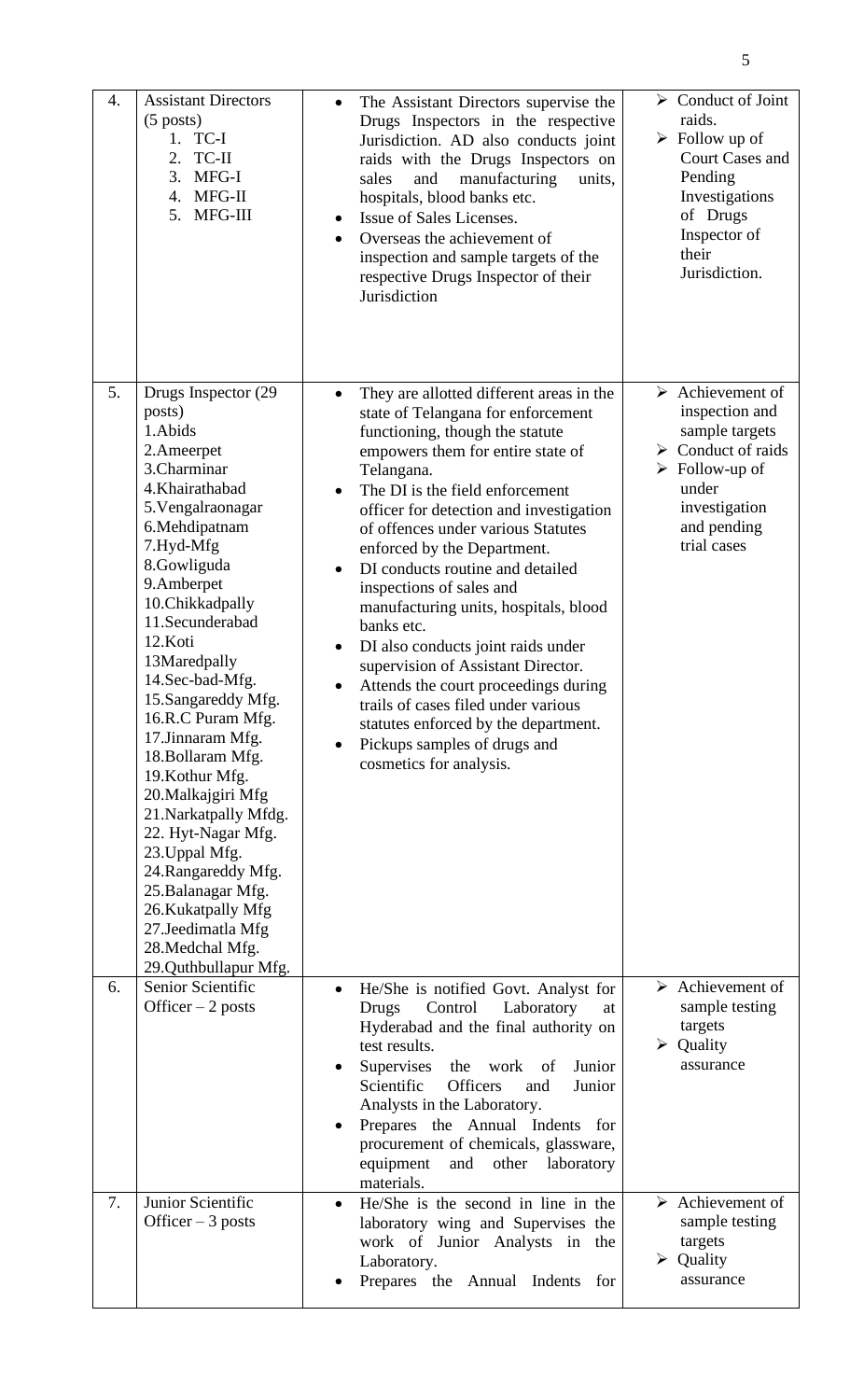|    |                                                            | procurement of chemicals, glassware,<br>equipment and other<br>laboratory<br>materials.                                                                                                                                                                                   |                                                                           |
|----|------------------------------------------------------------|---------------------------------------------------------------------------------------------------------------------------------------------------------------------------------------------------------------------------------------------------------------------------|---------------------------------------------------------------------------|
| 8. | Junior Analyst $-13$<br>posts                              | Receives<br>samples<br>conducts<br>and<br>$\bullet$<br>tests/analysis as per the standards and<br>requirements and submits them to the<br>Junior Scientific Officer<br>and<br><i>is</i><br>responsible for maintenance<br>&<br>calibration of the lab equipment.          | Achievement of<br>➤<br>sample testing<br>targets                          |
| 9. | <b>Assistant Director</b><br>$(Non-Technical) - 1$<br>post | Establishment related matters<br>Budgetary and cost control<br>Infrastructure development and up<br>gradation based on departmental<br>priorities.<br>Organizational Discipline<br>Maintain statistics related to<br>all<br>programmes<br>Receiving and examining tappals | $\triangleright$ Supervises<br>Administrative staff<br>under his control. |

**NOTE: THE FUNCTIONS AND DUTIES OF THE OFFICERS CONCERNED AND THE PROCEDURES ARE SUBJECT TO CHANGE FROM TIME TO TIME FOR EFFECTIVE ADMINISTRATION AND IN THE INTEREST OF PUBLIC.**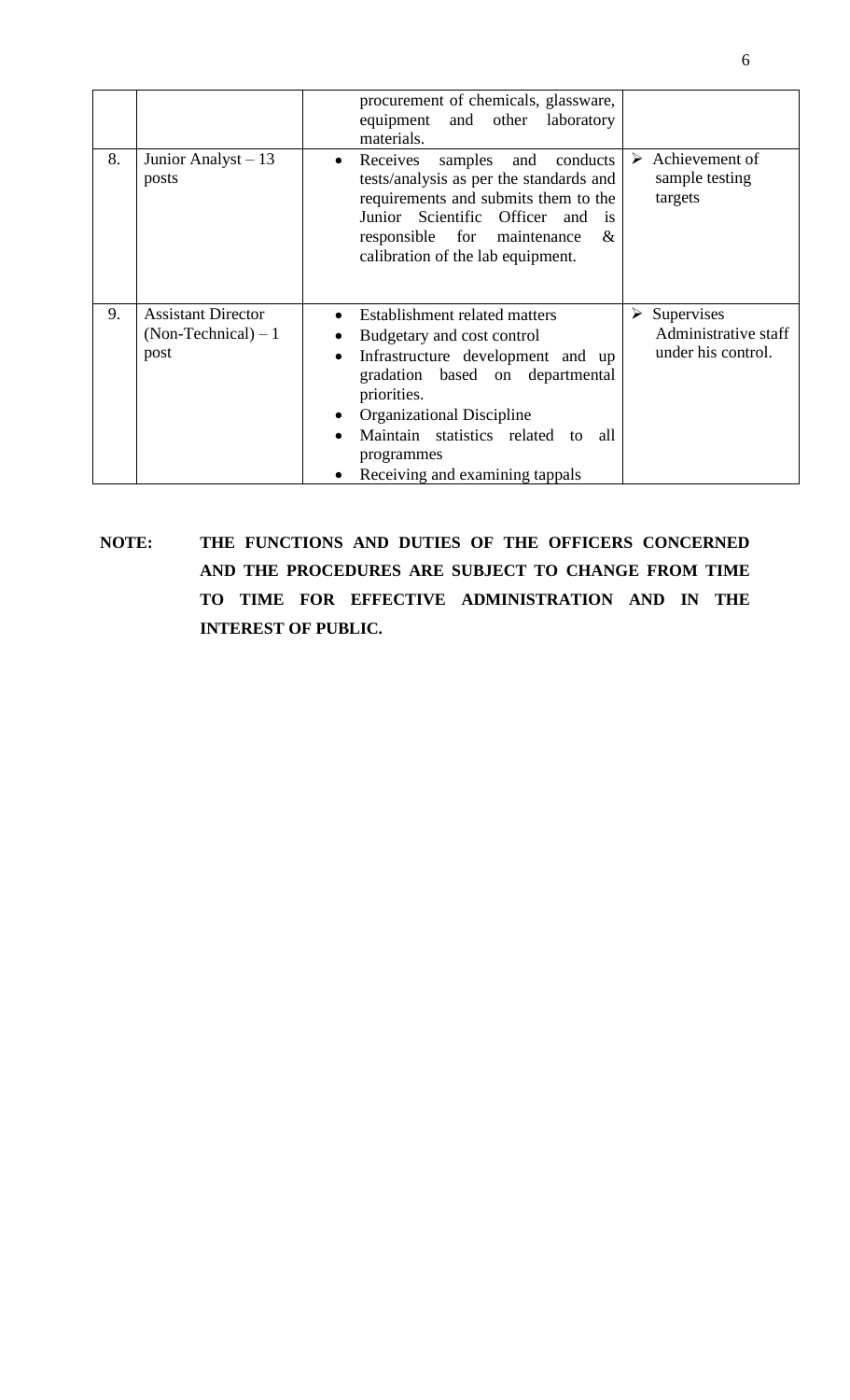# **CHAPTER – II**

# **POWERS AND DUTIES OF THE OFFICERS AND EMPLOYEES**

| Sl.No | <b>Designation</b>           | <b>Duties</b>                                | <b>Powers</b>                                                  |  |  |
|-------|------------------------------|----------------------------------------------|----------------------------------------------------------------|--|--|
| 1.    | Director,                    | H.O.D.                                       | Overall Supervision of the                                     |  |  |
|       |                              |                                              | Department.                                                    |  |  |
|       |                              |                                              | Overseas the activities /                                      |  |  |
|       |                              |                                              | Enforcement functions by                                       |  |  |
|       |                              |                                              | subordinate officers of the                                    |  |  |
|       |                              |                                              | Control<br>Drugs                                               |  |  |
|       |                              |                                              | Administration in a view to                                    |  |  |
|       |                              |                                              | achieve the supply of quality<br>drugs at affordable prices to |  |  |
|       |                              |                                              | the public.                                                    |  |  |
| 2.    | Joint<br>Director,           | 1. Grant/Retention<br>of<br>Drug             | The Joint Director is<br>1.                                    |  |  |
|       | Licensing<br>&               | Licences<br>Cosmetics<br>and                 | appointed as Licensing                                         |  |  |
|       | <b>Controlling Authority</b> | the<br>Licences<br>to                        | Authority in respect of                                        |  |  |
|       |                              | Manufacturing units<br>State                 | Mfg. concerns and also                                         |  |  |
|       |                              | wide.                                        | Controlling Authority of                                       |  |  |
|       |                              | Issue of SCN to the Drugs/<br>2.             | Sub-Rule (1) of Rule 69                                        |  |  |
|       |                              | Cosmetics<br>Manufacturing                   | of Part VII, sub-rule (1)                                      |  |  |
|       |                              | units in the State.                          | of rule 90 of Part VIII,                                       |  |  |
|       |                              | 3. Cancellation/Suspensions in               | sub-rule $(1)$ of<br>rule                                      |  |  |
|       |                              | respect of Drugs mfg. units                  | $122(F)$ of Part (X-B) and                                     |  |  |
|       |                              | and cosmetics mfg. units in<br>the State.    | sub rule(1) of rule 138 of<br>part XIV and also the            |  |  |
|       |                              | 4. Forwarding Application to                 | "Approving Authority"                                          |  |  |
|       |                              | the DCG(I), New Delhi for                    | under rule 150-B of Part                                       |  |  |
|       |                              | approval of Licences to the                  | XV-A of the Drugs and                                          |  |  |
|       |                              | Banks, Seara and<br><b>Blood</b>             | <b>Cosmetics Rules.</b>                                        |  |  |
|       |                              | Vaccine mfg. units. Large                    |                                                                |  |  |
|       |                              | Volume<br>pareneteral<br>and                 | 2. Under Sub-rule (3) of                                       |  |  |
|       |                              | rDNA mfg. units in the                       | Rule 50 of the Drugs and                                       |  |  |
|       |                              | State.                                       | Cosmetics Rules, 1945                                          |  |  |
|       |                              | of<br><b>GMP</b><br>5. Issue<br><b>WHO</b>   | for the purpose of sub-                                        |  |  |
|       |                              | Certificate to the Drug Mfg.                 | rule $(2)$ of Rule 50 of the                                   |  |  |
|       |                              | Units.<br>6. Action to be taken on the       | said rules.                                                    |  |  |
|       |                              | NSQ reports received from                    |                                                                |  |  |
|       |                              | the<br>Government                            |                                                                |  |  |
|       |                              | Analyst/State/Outside State.                 |                                                                |  |  |
|       |                              | 7. Supervise the functioning of              |                                                                |  |  |
|       |                              | the drugs testing laboratories               |                                                                |  |  |
|       |                              | at Hyderabad.                                |                                                                |  |  |
|       |                              |                                              |                                                                |  |  |
|       |                              | 8. Attend to the meetings like               |                                                                |  |  |
|       |                              | Consultative<br>Drugs                        |                                                                |  |  |
|       |                              | Committee, Drugs Technical                   |                                                                |  |  |
|       |                              | Advisory Committee.                          |                                                                |  |  |
|       |                              | 9. Inspections of Offices of                 |                                                                |  |  |
|       |                              | Deputy Directors, Assistant                  |                                                                |  |  |
|       |                              | Directors, Office of the                     |                                                                |  |  |
|       |                              | Drugs Inspectors.                            |                                                                |  |  |
|       |                              |                                              |                                                                |  |  |
|       |                              |                                              |                                                                |  |  |
| 3.    | Director-I<br>Deputy         | Following are the duties of                  | Deputy Director, Drugs                                         |  |  |
|       | (Headquarters)               | the DD-I with respect to<br>Medak,<br>Reddy, | Control Administration<br>the<br>is.                           |  |  |
|       |                              | Sanga<br>Medchal-<br>Siddipet,               | Licensing<br>Authority under Rule                              |  |  |
|       |                              | Malkajgiri and Vikarabad                     | <b>TSNDPS Rules 1986.</b>                                      |  |  |
|       |                              | Districts;                                   |                                                                |  |  |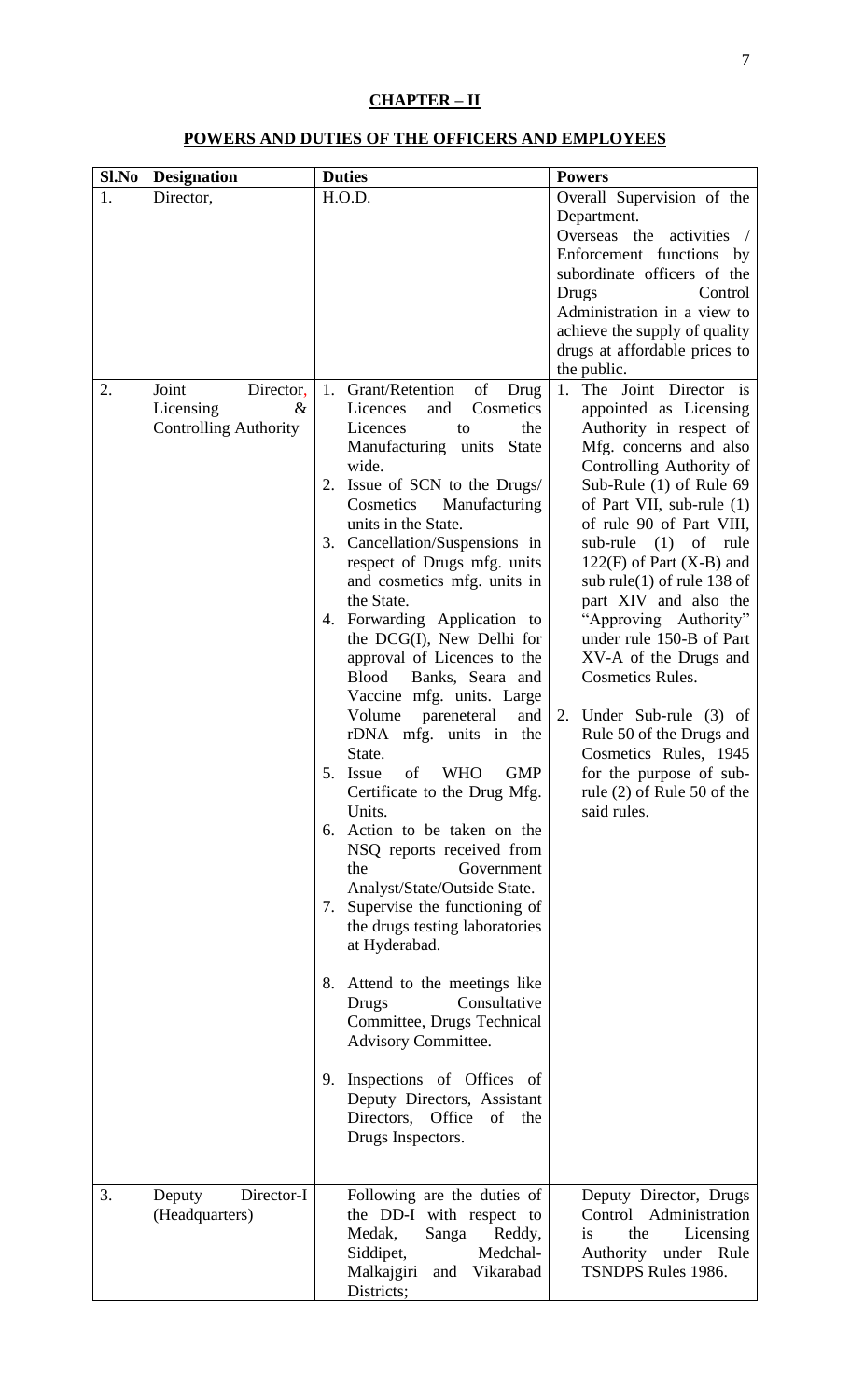|    |                       |    | 1. Supervises the work<br>of<br>Assistant<br>Directors<br>and    |                                                            |
|----|-----------------------|----|------------------------------------------------------------------|------------------------------------------------------------|
|    |                       |    | Drugs Inspectors as<br>and                                       |                                                            |
|    |                       |    | when required.                                                   |                                                            |
|    |                       |    | 2. Undertake investigation of                                    |                                                            |
|    |                       |    | complaints and inspections                                       |                                                            |
|    |                       |    | of subordinate offices of<br><b>Regional Assistant Directors</b> |                                                            |
|    |                       |    | and Drugs Inspectors                                             |                                                            |
|    |                       |    | 3. All the files relating to Not                                 |                                                            |
|    |                       |    | of Standard Quality (NSQ)                                        |                                                            |
|    |                       |    | Drugs and Cosmetics under<br>Drugs and Cosmetics Act,            |                                                            |
|    |                       |    | 1940 and Rules, 1945.                                            |                                                            |
|    |                       |    | 4. Attend the applications in                                    |                                                            |
|    |                       |    | the<br>respect<br>of                                             |                                                            |
|    |                       |    | Grant/Retention<br><b>NDPS</b><br>Licences.                      |                                                            |
|    |                       |    | 5. Assists the Joint Director                                    |                                                            |
|    |                       |    | and Director in over<br>all                                      |                                                            |
|    |                       |    | administration relating<br>to                                    |                                                            |
|    |                       |    | Tech. matter.<br>6. Attend all the files relating                |                                                            |
|    |                       |    | to manufacturing licences,                                       |                                                            |
|    |                       |    | Blood banks, Blood Storage                                       |                                                            |
|    |                       |    | Centres<br>approved<br>and                                       |                                                            |
|    |                       |    | laboratories.<br>other<br>7. Any<br>work                         |                                                            |
|    |                       |    | entrusted/directed<br>the<br>by                                  |                                                            |
|    |                       |    | Director.                                                        |                                                            |
| 4. | Director-II<br>Deputy |    | Following are the duties of Deputy                               | Director,<br>Drugs                                         |
|    | (Headquarters)        |    | the DD-I with respect to<br>Medak,<br>Sanga<br>Reddy,            | Control Administration is<br>Licensing<br>the<br>Authority |
|    |                       |    | Medchal-<br>Siddipet,                                            | under Rule TSNDPS Rules                                    |
|    |                       |    | and Vikarabad<br>Malkajgiri                                      | 1986.                                                      |
|    |                       |    | Districts;                                                       |                                                            |
|    |                       | 1. | Supervises the<br>work<br>of                                     |                                                            |
|    |                       |    | Assistant<br><b>Directors</b><br>and                             |                                                            |
|    |                       |    | Drugs Inspectors as<br>and                                       |                                                            |
|    |                       |    | when required.<br>2. Undertake investigation of                  |                                                            |
|    |                       |    | complaints and inspections                                       |                                                            |
|    |                       |    | of subordinate offices of                                        |                                                            |
|    |                       |    | <b>Regional Assistant Directors</b><br>and Drugs Inspectors      |                                                            |
|    |                       |    | 3. All the files relating to Not                                 |                                                            |
|    |                       |    | of Standard Quality (NSQ)                                        |                                                            |
|    |                       |    | Drugs and Cosmetics under                                        |                                                            |
|    |                       |    | Drugs and Cosmetics Act,<br>1940 and Rules, 1945.                |                                                            |
|    |                       |    | 4. Attend the applications in                                    |                                                            |
|    |                       |    | of<br>the<br>respect                                             |                                                            |
|    |                       |    | Grant/Retention<br><b>NDPS</b><br>Licences.                      |                                                            |
|    |                       |    | 5. Assists the Joint Director                                    |                                                            |
|    |                       |    | and Director in over<br>all                                      |                                                            |
|    |                       |    | administration relating<br>to                                    |                                                            |
|    |                       |    | Tech. matter.<br>6. Attend all the files relating                |                                                            |
|    |                       |    | to manufacturing licences,                                       |                                                            |
|    |                       |    | Blood banks, Blood Storage                                       |                                                            |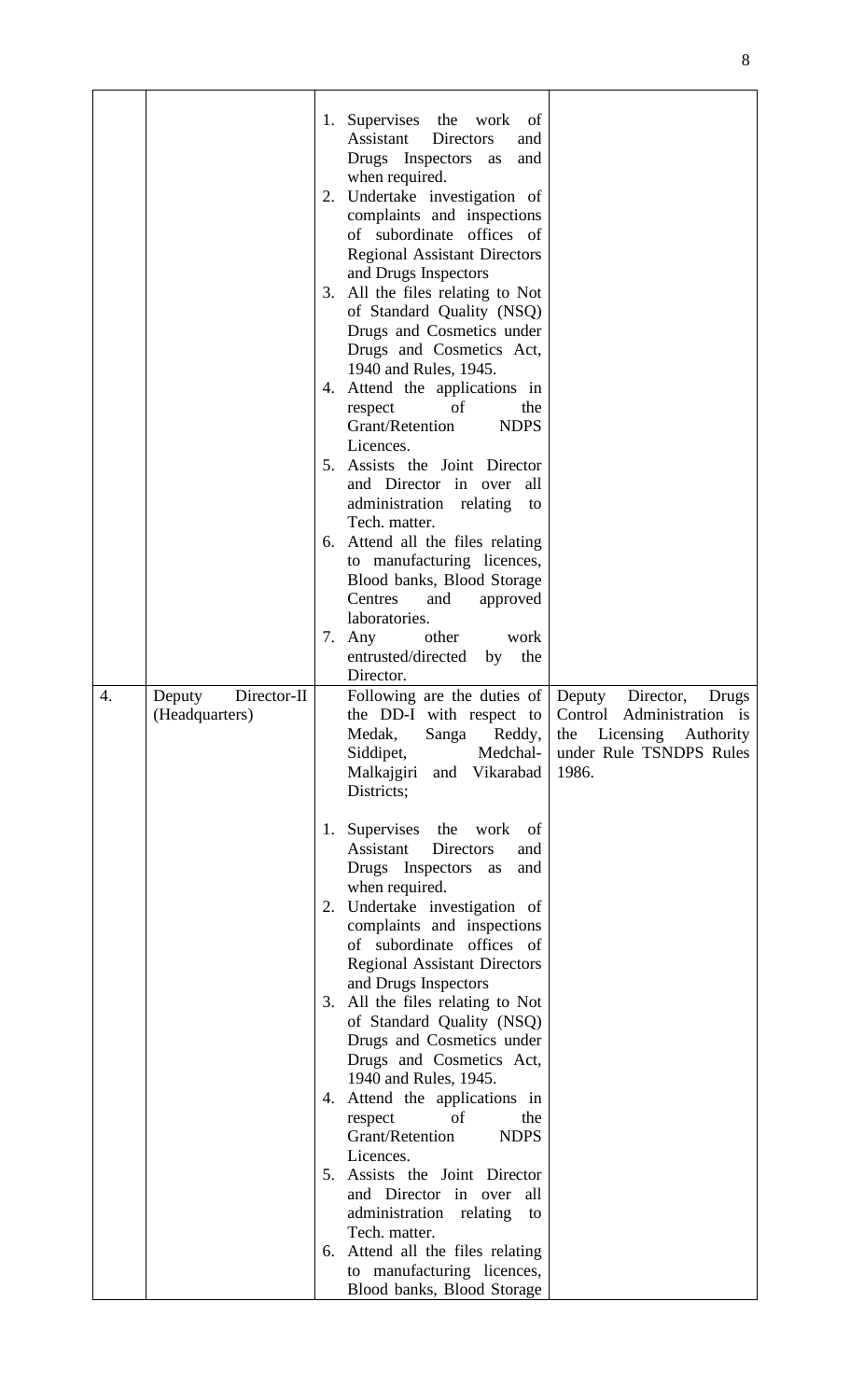|     |                                                                              | Centres<br>and<br>approved<br>laboratories.<br>other<br>7.<br>Any<br>work<br>entrusted/directed<br>the<br>by<br>Director.                                                                                                                                                                                                                                                                                                                                                                                                                                                                                                                                                                                                                                                                                                                                                                                                                                                                                                               |
|-----|------------------------------------------------------------------------------|-----------------------------------------------------------------------------------------------------------------------------------------------------------------------------------------------------------------------------------------------------------------------------------------------------------------------------------------------------------------------------------------------------------------------------------------------------------------------------------------------------------------------------------------------------------------------------------------------------------------------------------------------------------------------------------------------------------------------------------------------------------------------------------------------------------------------------------------------------------------------------------------------------------------------------------------------------------------------------------------------------------------------------------------|
| 5.  | Assistant<br>Director<br>(Headquarters)<br>a). Sales $-02$<br>b). Mfg. $-03$ | Grant/Amendment/Retention<br>1.<br>1.<br>Appointed under Rule<br>of sales licences<br>$59(1)$ of Drugs<br>and<br>Cosmetics Rules, 1945.<br>2. Inspections<br>of<br>Manufacturing<br>firm<br>for<br>Grant of Licence along with<br>DI.<br>3. Assisting the Director, Joint<br>Director & Deputy Director<br>administration<br>overall<br>in<br>Technical<br>relating<br>to<br>Matters.<br>Supervision of the work of<br>4.<br>Drugs Inspector<br>5. To attend Joint Raids and<br>investigations.                                                                                                                                                                                                                                                                                                                                                                                                                                                                                                                                         |
| 6.  | Drugs Inspectors (29)                                                        | 1.<br>Appointed<br>1.<br>To<br>aattend<br>the monthly<br>Drugs<br>as<br>review meeting conducted<br><b>Inspectors under Section</b><br>by the Assistant Director<br>21<br>of<br>Drugs<br>and<br>Field enforcement officer for<br>Cosmetics Act, 1940 and<br>2.<br>detection and investigation<br>to enforce the provisions<br>of offences under various<br>of Chapter IV of the<br>Statutes enforced by the<br>above act and the Drugs<br>and Cosmetics Rules,<br>Department.<br>To attend to courts of law<br>1945. The notifications<br>3.<br>during trials of criminal<br>conferring the State $-$<br>cases filed under various<br>wide jurisdiction under<br>Statutes enforced by the<br>the above Act.<br>Enforces the provisions<br>Department.<br>2.<br>Pickups samples of drugs<br>of the provisions of<br>4.<br>and cosmetics for analysis.<br><b>Drugs</b><br>Price<br>Control<br>Order and Drugs Magic<br>Remedies<br>and<br>Objectionable<br><b>Advertisements</b><br>Act,<br>1954<br>Medical<br>and<br>Devices Rules 2017. |
| 07. | Senior<br>Scientific<br>Officer (2) (notified as<br>Government Analyst)      | Overall supervision on the<br>1. Analysis of Drugs<br>and<br>functioning of the various<br>Cosmetics<br>the<br>as<br>per<br>Standards laid down under<br>Sections of the Laboratory<br>the Drugs and Cosmetics<br>under their<br>control<br>and<br>Act 1940.<br>general administration on<br>their day to day functioning.<br>Government Analyst shall<br>2.<br>cause to be analyzed for<br>tested such<br>samples<br>of<br>(Drugs and Cosmetics) sent<br>to them by Drugs Inspectors<br>or other persons under the<br>provisions of Chapter-IV of<br>the Act and shall furnish<br>reports of the results of Test<br>or analysis in accordance<br>with these Rules.<br>Shall from time to time<br>3.<br>forward to the Government,<br>reports giving the results of<br>Analytical<br>work<br>and                                                                                                                                                                                                                                        |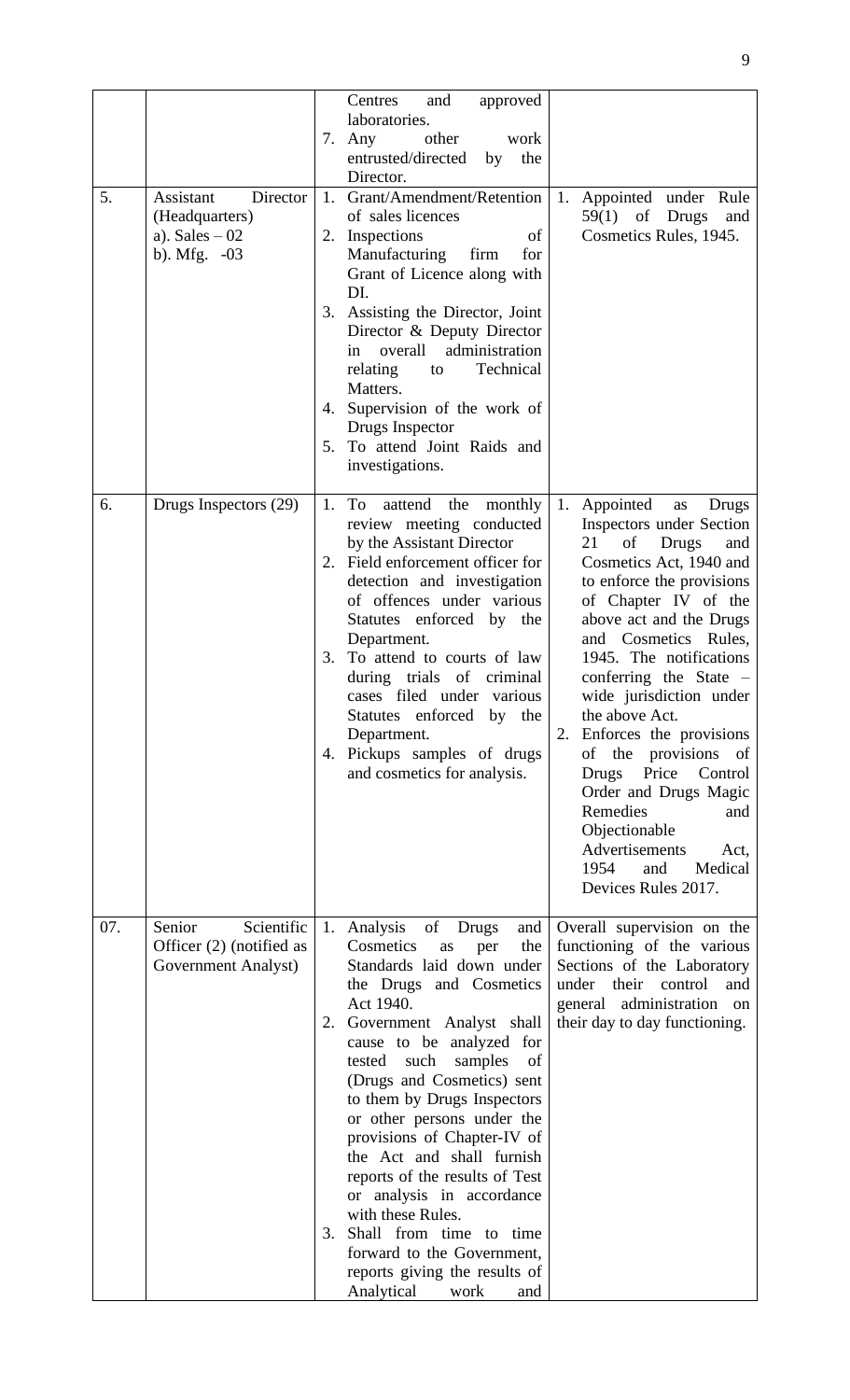|     |                      |    | research with a view<br>for<br>their publication<br>the<br>at |                   |      |    |
|-----|----------------------|----|---------------------------------------------------------------|-------------------|------|----|
|     |                      |    | discretion<br>of<br>the                                       |                   |      |    |
|     |                      |    | Government.                                                   |                   |      |    |
|     |                      |    | 4. Preparation<br>of<br>Annual                                |                   |      |    |
|     |                      |    | Indents for Procurement of                                    |                   |      |    |
|     |                      |    | Chemicals,<br>Glassware,                                      |                   |      |    |
|     |                      |    | equipment<br>and<br>other                                     |                   |      |    |
|     |                      |    | Laboratory<br>materials                                       |                   |      |    |
|     |                      |    | pertaining to the Laboratory.                                 |                   |      |    |
| 08. | Junior<br>Scientific | 1. | To receive the samples from                                   | Supervises<br>the | work | of |
|     | Officer (3)          |    | coding cell.                                                  | Junior Analysts.  |      |    |
|     |                      |    | 2. To maintain sample register.                               |                   |      |    |
|     |                      |    | 3. To distribute the samples to                               |                   |      |    |
|     |                      |    | the Junior Analyst working                                    |                   |      |    |
|     |                      |    | in the unit.                                                  |                   |      |    |
|     |                      | 4. | indents<br>To<br>prepare<br>of                                |                   |      |    |
|     |                      |    | chemicals, glassware etc.,                                    |                   |      |    |
|     |                      |    | required for analysis well in                                 |                   |      |    |
|     |                      |    | and to<br>advance<br>submit                                   |                   |      |    |
|     |                      |    | through the Senior Scientific<br>Officer.                     |                   |      |    |
|     |                      | 5. | To prepare requisitions for                                   |                   |      |    |
|     |                      |    | supply of special items like                                  |                   |      |    |
|     |                      |    | rare chemicals and ancillary                                  |                   |      |    |
|     |                      |    | equipments etc.                                               |                   |      |    |
|     |                      |    | 6. To maintain inventory of                                   |                   |      |    |
|     |                      |    | equipment, Glassware etc.,                                    |                   |      |    |
|     |                      |    | the<br>respective<br>in<br>unit                               |                   |      |    |
|     |                      |    | assigned.                                                     |                   |      |    |
|     |                      | 7. | To pay special attention in                                   |                   |      |    |
|     |                      |    | case of the samples found                                     |                   |      |    |
|     |                      |    | Not of Standard Quality                                       |                   |      |    |
|     |                      |    | (NSQ).                                                        |                   |      |    |
| 09. | Junior Analysts (13) | 1. | To receive the samples for                                    |                   |      |    |
|     |                      |    | Test analysis of Drugs and                                    |                   |      |    |
|     |                      |    | Cosmetics form the Junior                                     |                   |      |    |
|     |                      |    | Scientific<br>Officer<br>and                                  |                   |      |    |
|     |                      |    | maintain a record of these                                    |                   |      |    |
|     |                      |    | samples in a Register.                                        |                   |      |    |
|     |                      |    | 2. To<br>conduct<br>the                                       |                   |      |    |
|     |                      |    | Test/Analysis of the allotted                                 |                   |      |    |
|     |                      |    | samples according to the                                      |                   |      |    |
|     |                      |    | standards prescribed under                                    |                   |      |    |
|     |                      |    | Drugs and Cosmetics Act,                                      |                   |      |    |
|     |                      |    | 1940<br>Rules<br>and<br>made                                  |                   |      |    |
|     |                      |    | thereunder.                                                   |                   |      |    |
|     |                      | 3. | To prepare, Standardize and                                   |                   |      |    |
|     |                      |    | maintain<br>standard<br>volumetric<br>solutions<br>for        |                   |      |    |
|     |                      |    | various                                                       |                   |      |    |
|     |                      |    | drug<br>samples<br>independently.                             |                   |      |    |
|     |                      |    |                                                               |                   |      |    |

**NOTE: THE FUNCTIONS AND DUTIES OF THE OFFICERS CONCERNED AND THE PROCEDURES ARE SUBJECT TO CHANGE FROM TIME TO TIME FOR EFFECTIVE ADMINISTRATION AND IN THE INTEREST OF PUBLIC.**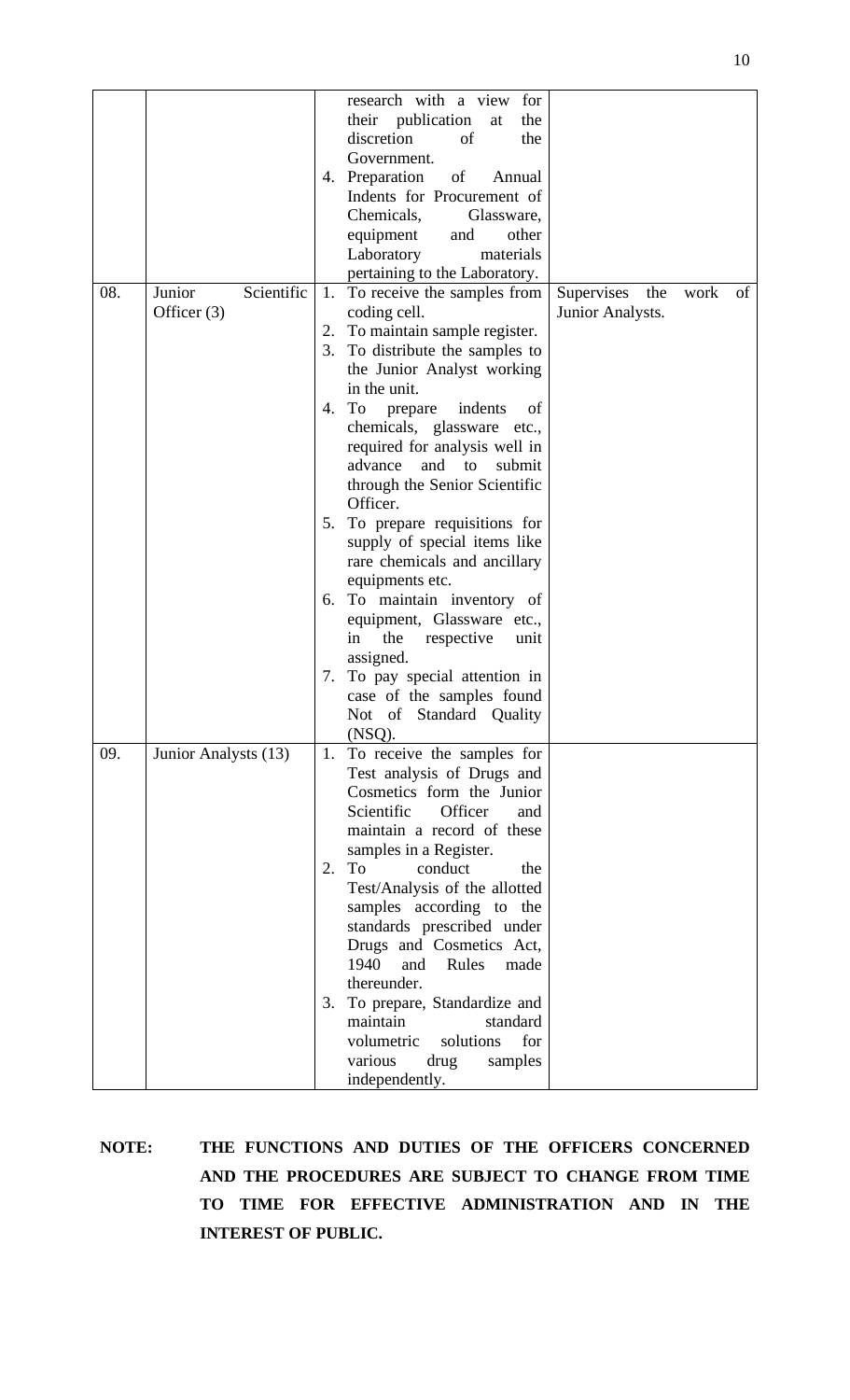#### **CHAPTER – III**

#### **PROCEDURE FOLLOWED IN DECISION MAKING PROCESS, INCLUDING CHANNELS OF SUPERVISION AND ACCOUNTABILITY**

#### **A. Grant or Retention of Manufacturing Licences:**

On receipt of the application, Drugs Inspector and/or Assistant Director will inspect the unit and submit the report in prescribed proforma. The file with the Inspection report will be forwarded by the Deputy Director, with his/her remarks to the concerned Licensing Authority i.e Joint Director. The Joint Director will decide basing on the Inspection report and remarks of Drugs Inspector / Assistant Director / Deputy Director for the issuance or rejection of application. The applicant has an opportunity to appeal to Government in case of rejection.

# **B. Action on Not of Standard Quality, Spurious, Adulterated and Seized Drugs.**

The complete investigated file will be placed before Review committee for through examination and remarks. The remarks offered by the Review committee will be perused and may or may not be approved by the Director. The Director will take the final action viz. Legal or Departmental based on the approved remarks by review committee and issue instructions and proceedings accordingly.

#### **C. Issue or Retention of Sale Licences.**

On receipt of the application in the prescribed formats and as per checklist, the concerned Drugs Inspector inspects the proposed premises and verify the documents submitted by the applicants. The drugs Inspector will submit inspection report to the concerned Assistant Director (Licencing authority) along with the application with his remarks. The Regional Assistant Director will issue, retention or amendment licences in prescribed forms as per Drugs and Cosmetics Rules 1945 or reject the application. The applicant has opportunity to appeal to Government in case of rejection.

#### **D. Action on Violations reported by Drugs Inspectors / Assistant Directors:**

On receipt of the Inspection report of any licencee under the Drugs and Cosmetics Rules 1945, if it reports any violations the concerned Licencing authority (i.e Joint Director in case of Manufacturing Licencee and Regional Assistant Director in case of Sales licencees in their region) will issue show cause notice to the licencee. If any reply is received from the licencee, the same will be referred to the concerned officer to offer their remarks. The Licencing authority will examine the reply submitted by the licencee and remarks offered by the concerned officer and action like suspension or stop production order or cancellation of drug licencees will be taken. They will be implemented by the concerned Inspecting Officer.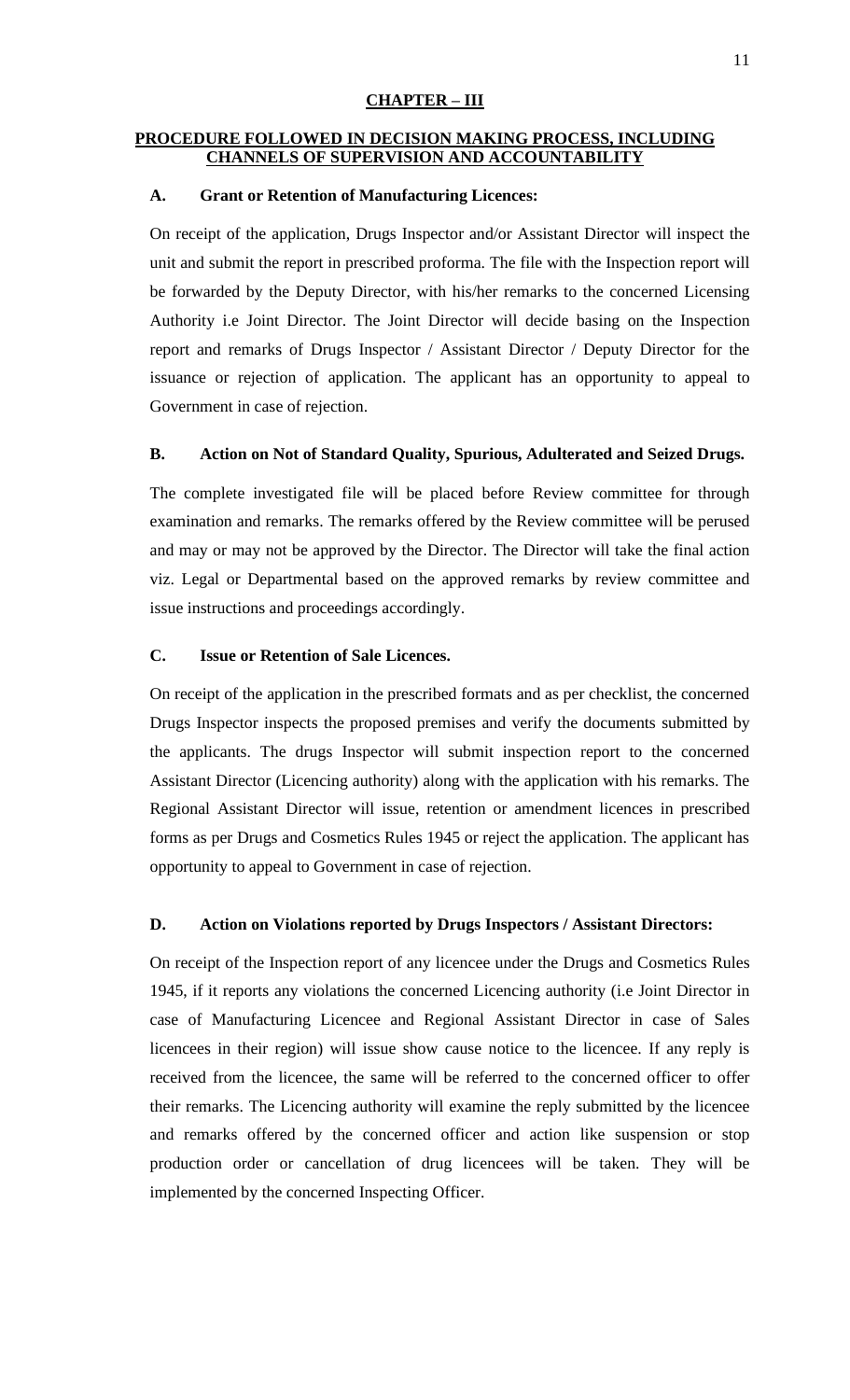#### **E. Grant or Retention of Manufacturing Licences for Blood banks, sera, vaccines, large volume potentials and R-DNA products.**

On receipt of the application, the Drugs Inspector concerned will inspect along with officer of the Central Drugs Standard Control Organization (CDSCO) with or without any expert in the concerned field and submit the report in prescribed proforma. After receipt of the remarks of Deputy Drugs Controller of India of the sub zonal office on the joint inspection report, the file will be verified by Deputy Director and offer their remarks. The Joint Director will decide basing on the Inspection report and remarks of all the officers to issue or modification of licences in the prescribed forms or rejection of application. The licences will be forwarded to the Drugs Control General of India, New Delhi for his approval as prescribed under the Drugs and Cosmetics Rules, 1945. The countersigned drug licences will be issued to the applicant after receipt from the DCG(I). The applicant has an opportunity to appeal to State/Central Government in case of rejection.

## **F. Issue of WHO-GMP Certificate:**

On receipt of application and inspection of the concerned unit by the CDSCO Drugs Inspector along with State Drugs Inspectors concerned will be taken up and the remarks/recommendation will be sent to the Licensing Authority i.e Joint Director. Based on the remarks of joint inspecting team, the Licensing Authority will issue or reject the application.

#### **G. Issue of non-statutory certificates:**

- 1. Deputy Directors are authorized to issue non-statutory certificates viz. Good Manufacturing Practices (GMP), Good Laboratory Practices, Market Standing, Nonconviction, Free Sale, Production Capacity, Performance and approval for Blood Storage Centers.
- **NOTE: THE FUNCTIONS AND DUTIES OF THE OFFICERS CONCERNED AND THE PROCEDURES ARE SUBJECT TO CHANGE FROM TIME TO TIME FOR EFFECTIVE ADMINISTRATION AND IN THE INTEREST OF PUBLIC.**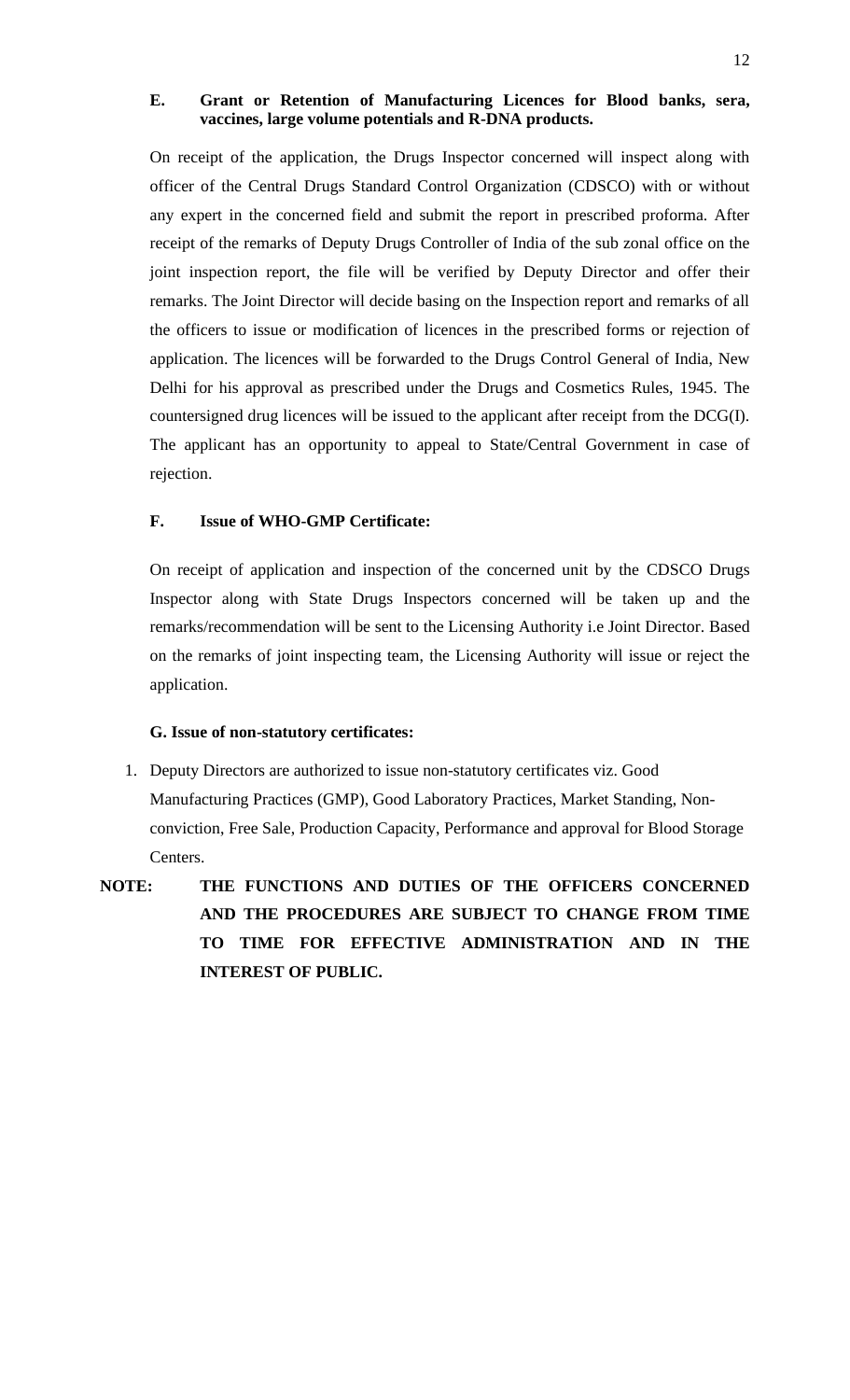# **CHAPTER – IV**

| Sl.No.         | <b>Function / Service</b>                             | <b>Time frame</b>                                       |
|----------------|-------------------------------------------------------|---------------------------------------------------------|
| $\mathbf{1}$   | Grant of manufacturing Licenses                       | 14 working days                                         |
| $\overline{c}$ | Retention of manufacturing licenses                   | 14 working days                                         |
| $\overline{3}$ | Grant / Retention of approval for Approved Laborories | 14 (working days) after Joint<br>Inspection with CDSCO  |
| $\overline{4}$ | <b>Approval of Additional Products</b>                | 14 working days                                         |
| $\overline{5}$ | <b>Approval of Technical Staff</b>                    | 14 working days                                         |
| 6              | Recommending for Grant/Retention of Licenses to       | 14 (working days) after Joint                           |
|                | Central Licensing Authority, Delhi with respect to    | Inspection with CDSCO                                   |
|                | Vaccines and Sera; Large Volume Perenterals; Blood    |                                                         |
|                | <b>Banks</b>                                          |                                                         |
| $\overline{7}$ | Effecting changes in existing licences                | 14 working days                                         |
| 8              | Issue of Free Sale certificate                        | 14 working days                                         |
| 9              | Issue of Market Standing certificate                  | 14 working days                                         |
| 10             | Issue of GMP certificate                              | 14 working days                                         |
| 11             | Issue of Non-conviction certificate                   | 14 working days                                         |
| 12             | Issue of Production capacity certificate              | 14 working days                                         |
| 13             | Issue of WHO GMP certificate                          | 14 (working days) after Joint<br>Inspection with CDSCO. |
| 14             | <b>Grant of Sale Licenses</b>                         | 14 working days                                         |
| 15             | <b>Retention of Sale Licenses</b>                     | 14 working days                                         |
| 16             | Effecting change in existing sale licenses            | 14 working days                                         |
| 17             | Issue of Test Licence                                 | 14 working days                                         |

**NOTE: THE FUNCTIONS AND DUTIES OF THE OFFICERS CONCERNED AND THE PROCEDURES / TIME SCHEDULES ARE SUBJECT TO CHANGE FROM TIME TO TIME FOR EFFECTIVE ADMINISTRATION AND IN THE INTEREST OF PUBLIC.**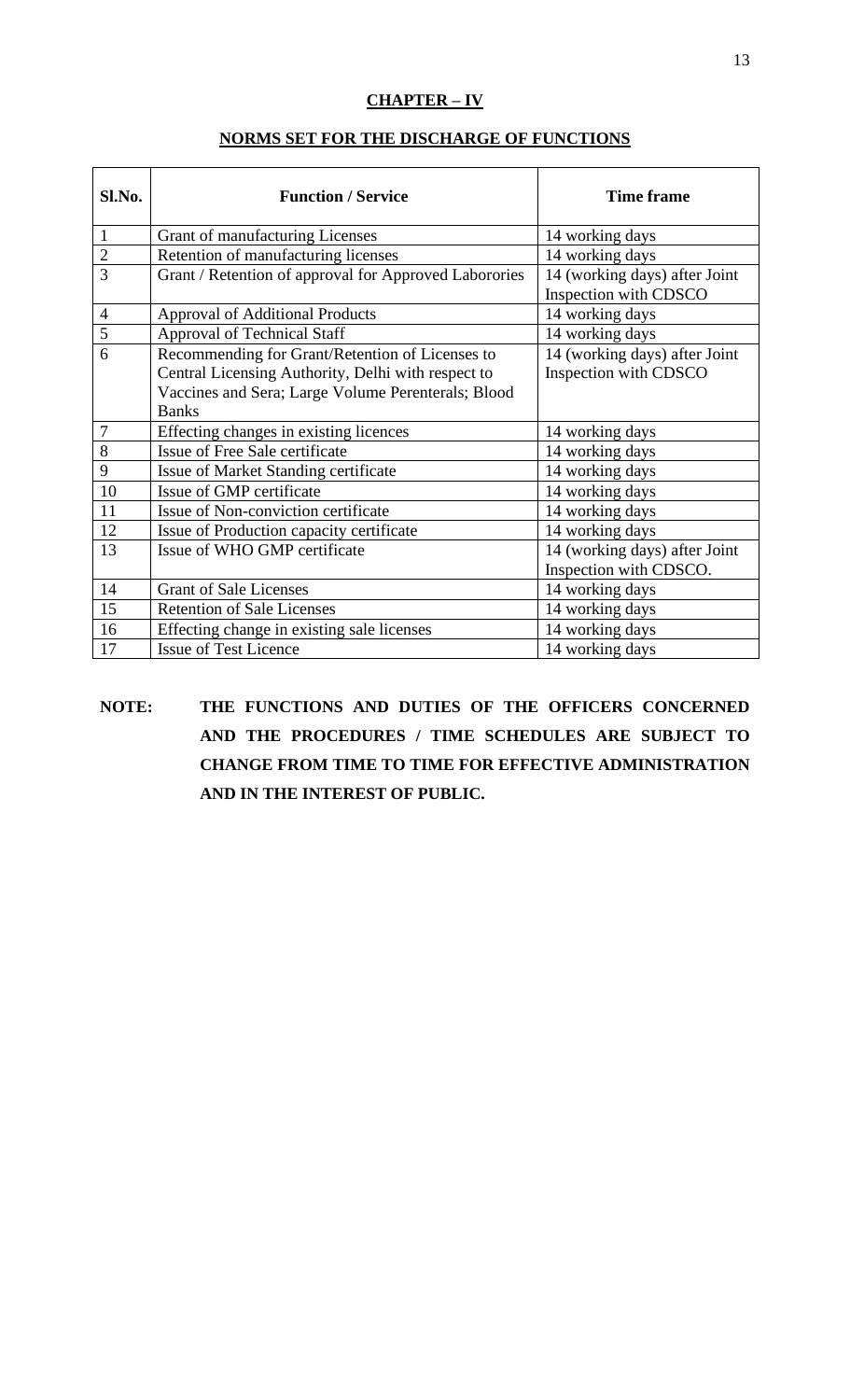# **CHAPTER – V**

## **Rules, Regulations, Instructions, Manual and Records, for Discharging Functions**

The list and gist of rules, regulations, instructions, manuals and records, held by public authority or under its control or used by its employees for discharging functions:

| Sl.No.         | <b>Description</b> | <b>Contents</b>                                                             |  |
|----------------|--------------------|-----------------------------------------------------------------------------|--|
|                | Administrative     | $\triangleright$ A.P. Fundamental Rules                                     |  |
|                |                    | $\triangleright$ A.P. State and Subordinate Service Rules                   |  |
|                |                    | $\triangleright$ A.P. Ministerial Services Rules                            |  |
|                |                    | $\triangleright$ District office manual                                     |  |
|                |                    | $\triangleright$ A.P. Conduct Rules                                         |  |
|                |                    | A.P. Civil Services (C.C.A) Rules, A.P. Service                             |  |
|                |                    | <b>Commission Rules.</b>                                                    |  |
| $\overline{2}$ | Financial          | $\triangleright$ A.P. Financial Code Vol. I & II                            |  |
|                |                    | $\triangleright$ A.P. Treasury Code Vol. I & II                             |  |
|                |                    | $\triangleright$ A.P. Account Code Vol. I                                   |  |
|                |                    | $\triangleright$ A.P. Budget Manual                                         |  |
|                |                    | $\triangleright$ A.P. Manual of Special Pay and Allowances                  |  |
|                |                    | $\triangleright$ A.P. Pension Code                                          |  |
|                |                    | $\triangleright$ A.P. General Provident Fund Rules                          |  |
|                |                    | $\triangleright$ A.P. Group Insurance Scheme Rules                          |  |
|                |                    | $\triangleright$ Indian Accounts and Audit manual                           |  |
| 3              | Technical          | $\triangleright$ Drugs and Cosmetics Act, 1940 and Rules made<br>thereunder |  |
|                |                    | $\triangleright$ Drugs (Prices Control) order, 1995                         |  |
|                |                    | > Drugs and Magic Remedies (Objectionable and                               |  |
|                |                    | Advertisement) Act, 1954                                                    |  |
|                |                    | $\triangleright$ A.P. Narcotic Drugs and Psychotropic substances            |  |
|                |                    | <b>Rules</b> , 1986                                                         |  |
|                |                    | $\triangleright$ Medical Devices Rules 2017                                 |  |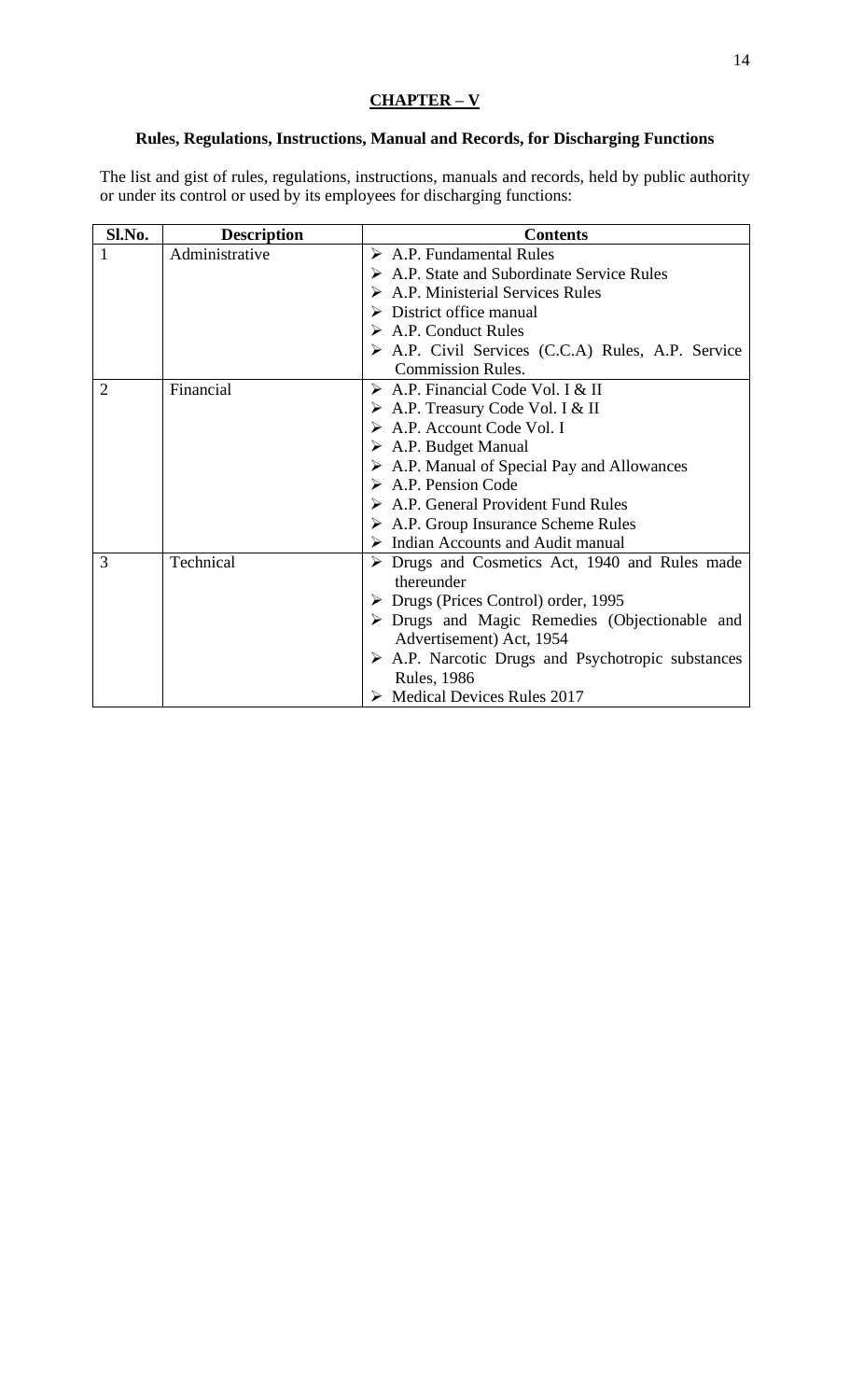#### **CHAPTER – VI SATTEMENT OF THE CATEGORIES OF DOCUMENTS THAT ARE HELD BY IT OR UNDER ITS CONTROL**

| Sl.No          | <b>Category of</b>                                                                                      | Title of the document                                                                                                                     | <b>Designation of</b>                                                                                                |
|----------------|---------------------------------------------------------------------------------------------------------|-------------------------------------------------------------------------------------------------------------------------------------------|----------------------------------------------------------------------------------------------------------------------|
|                | document.                                                                                               |                                                                                                                                           | custodian (held by /<br>under the control of<br>whom)                                                                |
| 1              | License copies of                                                                                       | Forms $-25,26,28,25A,26-A,$                                                                                                               | Joint Director,                                                                                                      |
|                | Manufacturing                                                                                           | 28A, 32, 32-A, 25-B, 25-F, 26-B, 26-F,                                                                                                    | Licensing $\&$                                                                                                       |
|                | firms for Drugs and<br>Cosmetics.                                                                       | 28B, 32-A, 33, 33A, 37, 38                                                                                                                | <b>Controlling Authority</b>                                                                                         |
| $\overline{2}$ | License copies of<br><b>Sale Licences</b>                                                               | Forms - 20,21,20B,21B,20A,21A,20BB,<br>21BB, 20F, 20G, 21-C, 21-CC                                                                        | Asst. Director,<br><b>Licensing Authority</b>                                                                        |
| 3              | License copies of<br><b>Blood Banks</b>                                                                 | Form -28C, 26-G, 26-I, 26-J, 28-E, 28-F                                                                                                   | Joint Director,<br>Licensing $\&$<br><b>Controlling Authority</b>                                                    |
| $\overline{4}$ | License copies of<br>manufacturing<br>Sera, Vaccines &<br>Large Volume<br>Parenteral & rDNA<br>products | Form - 28-D, 26-H, 26-J 28-DA                                                                                                             | Joint Director,<br>Licensing $&$<br><b>Controlling Authority</b>                                                     |
| 5              | Copies of<br>Certificates                                                                               | WHO GMP, COPP & Neutral Code<br>Certificate                                                                                               | Superintendents of<br>concerned sections                                                                             |
| 6              | Copies of<br>Certificates<br>(Non statutory)                                                            | 1.GMP, 2.GLP, 3.Non-Conviction,<br>4. Market Standing 5. Free Sales<br>6. Production Capacity, 7. Mfg & Mkt.<br>8.Performance             | Deputy Director &<br><b>Certifying Authority</b>                                                                     |
| 6              | Copies of<br>Inspection &<br>Action taken<br>reports                                                    | Inspection Report on Sales and<br>Manufacturing Units. (Orders of Show<br>Cause Notice, Suspensions, Stop<br>Production and Cancellation) | Superintendents of<br>Concerned sections                                                                             |
| 8              | Files of Court<br>Cases                                                                                 | Complaints failed in Courts and<br>Judgments pronounced.                                                                                  | Drugs Inspector &<br>Superintendents of<br>Concerned sections                                                        |
| 9              | <b>Analytical Reports</b>                                                                               | Form $-13$ for Drugs<br>Form $-34$ for Cosmetics                                                                                          | Senior Scientific<br><b>Officers/Government</b><br>Analyst.                                                          |
| 10             | <b>Test Licences</b>                                                                                    | Form 29                                                                                                                                   | Joint Director,<br>Licensing &<br><b>Controlling Authority</b>                                                       |
| 11             | <b>NDPS</b>                                                                                             | NDPS-I & II                                                                                                                               | Joint Director,<br>Licensing $&$<br><b>Controlling Authority</b><br>And Deputy Director<br>&Certifying<br>Authority. |
| 12             | <b>Medical Devices</b>                                                                                  | Form-MD-5 & MD-6                                                                                                                          | Joint Director,<br>Licensing $&$<br><b>Controlling Authority</b>                                                     |

**NOTE: THE FUNCTIONS AND DUTIES OF THE OFFICERS CONCERNED AND THE PROCEDURES ARE SUBJECT TO CHANGE FROM TIME TO TIME FOR EFFECTIVE ADMINISTRATION AND IN THE INTEREST OF PUBLIC.**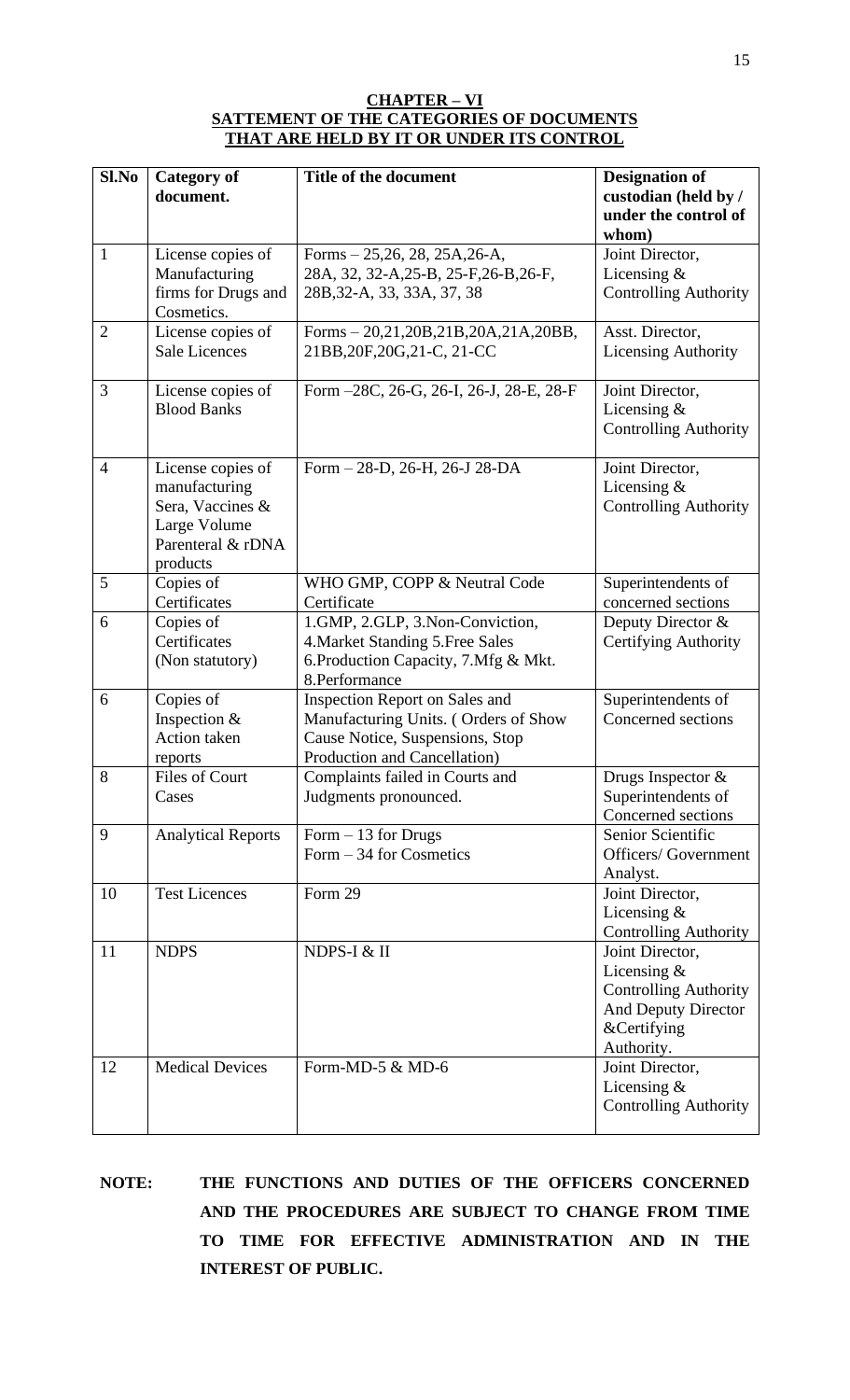## **CHAPTER – VII**

## **Arrangement for Consultation with, or Representation by, the Members of the Public in relation to the Formulation of Policy or Implementation thereof**

**\*\*\*\*\*\***

Yearly once State Drug Advisory committee meeting will be held and any representations and suggestions of the members of the public in relation to formulation of policy or implementation will be discussed. The action arrived out of it will be implemented by the Department.

The points raised by the M.L.As / M.Ps in Assembly and Parliament will be answered immediately after receiving of the questions.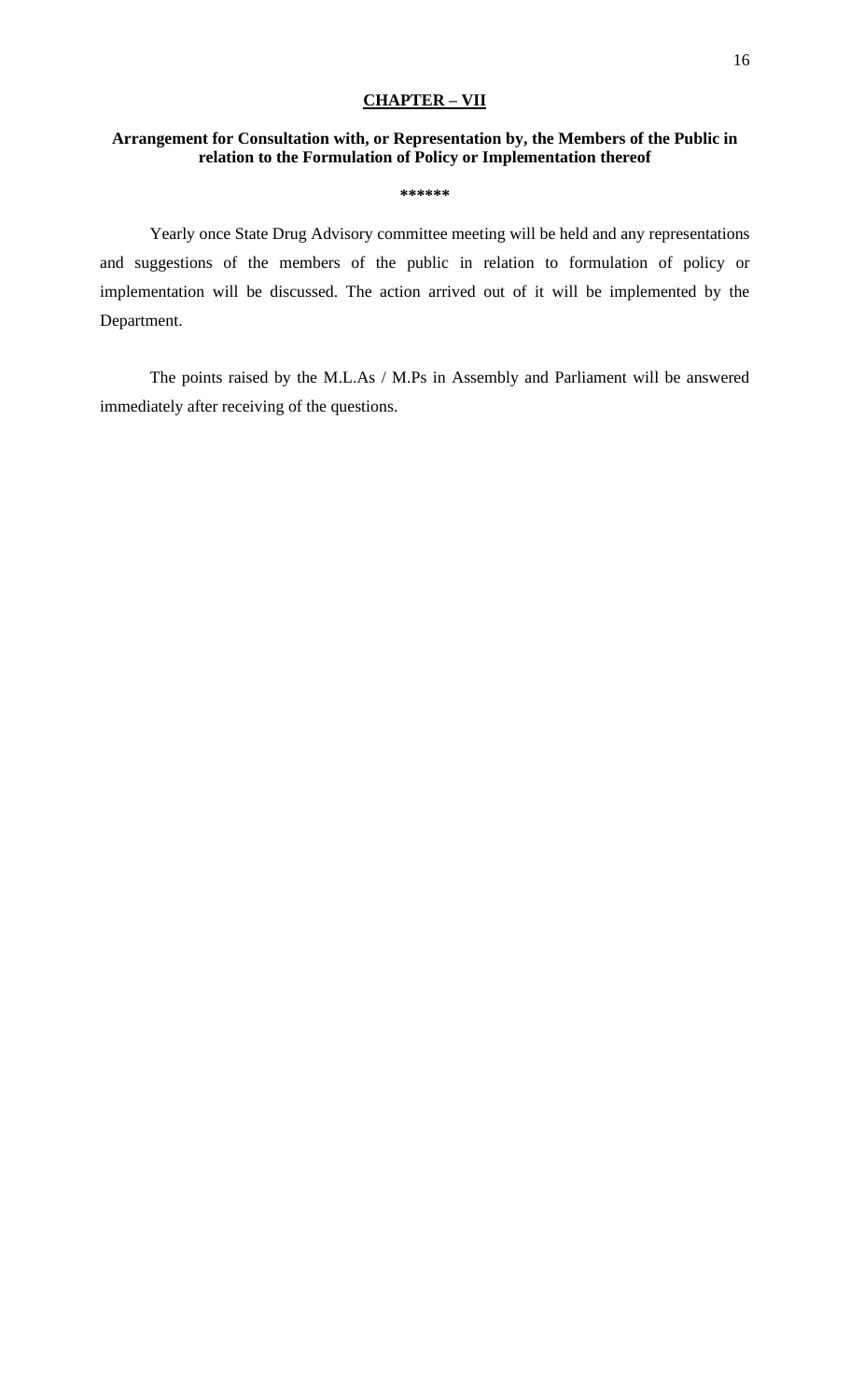# **CHAPTER – VIII**

# **BOARDS, COUNCILS, COMMITTEES AND OTHER BODIES CONSTITUTED AS PART OF PUBLIC AUTHORITY**

# **T.S State Drugs Advisory Committee is constituted vide G.O.Ms.No.353, dt:10.09.2001 of HM&FW (L2) Dept., the committee will meet once in a year.**

## **OFFICIAL MEMBERS**

| 1. | Principal Secretary to Government,<br>Health, Medical and Family Welfare Department,<br>Government of Telangana,<br>Hyderabad. | <b>PRESIDENT</b> |
|----|--------------------------------------------------------------------------------------------------------------------------------|------------------|
| 2. | Director,<br>Drugs Control Administration,<br>Hyderabad.                                                                       | <b>MEMBER</b>    |
| 3. | Director of Health Services,<br>Government of Andhra Pradesh,<br>Hyderabad.                                                    | <b>MEMBER</b>    |
| 4. | Commissioner of Indian Medicine and<br>Homeopathy Department,<br>Secunderabad.                                                 | <b>MEMBER</b>    |
| 5. | Professor and Head of Department,<br>Pharmaceutical Sciences, Kakatiya University<br>Warangal.                                 | <b>MEMBER</b>    |
| 6. | Director of Prosecutions,<br>Government of Telangana,<br>Hyderabad.                                                            | <b>MEMBER</b>    |
|    | NON-OFFICIAL MEMBERS                                                                                                           |                  |
| 1. | President<br>Indian Pharmaceutical Association State Branch,                                                                   |                  |
| 2. | Hyderabad.<br>President,<br><b>Bulk Drugs Manufacturers Association,</b><br>Hyderabad.                                         |                  |
| 3. | President,<br>Organization of Pharmaceuticals Manufacturers Association,<br>Hyderabad.                                         |                  |
| 4. | President,<br>T.S Consumers Protection Council,<br>Hyderabad.                                                                  |                  |
| 5. | President,<br>T.S Consumers Care Centre,<br>Hyderabad.                                                                         |                  |
| 6. | President,<br>T.S .Drugs Inspectors Association, Hyderabad.                                                                    |                  |
| 7. | President,<br>IDMA,                                                                                                            |                  |
| 8. | Telangana.<br>President,<br>Chemexil,<br>T.S .State Brach, Hyderabad.                                                          |                  |
| 9. | President,<br>TS. Chemists & Drugs Assocation.<br>Hyderabad.                                                                   |                  |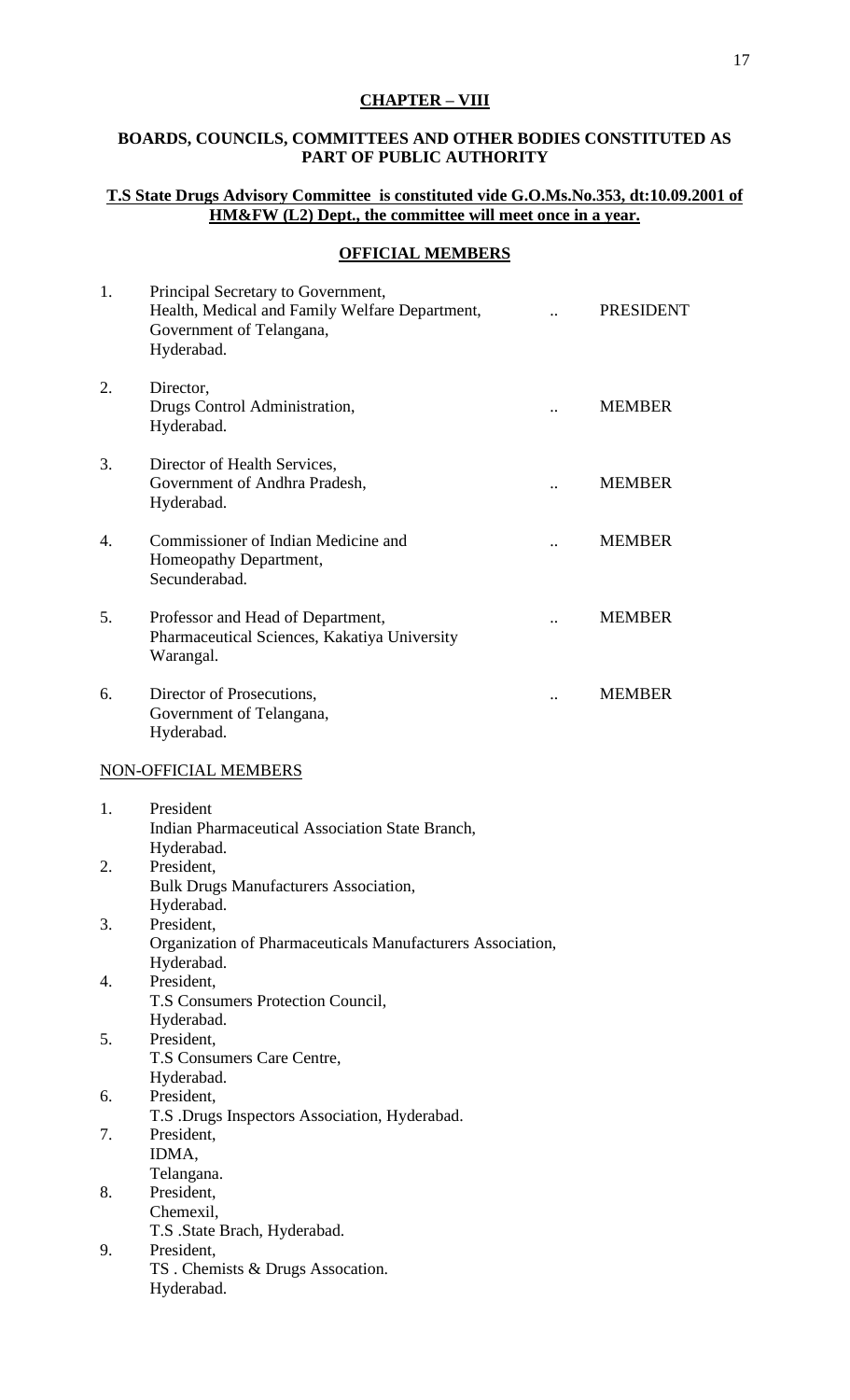| 10. | President,                                                                           |
|-----|--------------------------------------------------------------------------------------|
|     | Federation of All India Drug Traders Association.                                    |
| 11. | President,                                                                           |
|     | Private Nursing Homes Association,                                                   |
|     | Hyderabad.                                                                           |
| 12. | President,                                                                           |
|     | $\mathbf{D1}$ . $\mathbf{1} \mathbf{D}$ . $\mathbf{1}$ . $\mathbf{L}$ . $\mathbf{A}$ |

- Blood Bankers Association, Hyderabad T.S.
- 13. Member, Regional Advisory Board, Central Excise and Customs, Hyderabad.
- 14. Member, I.M.A. Hyderabad.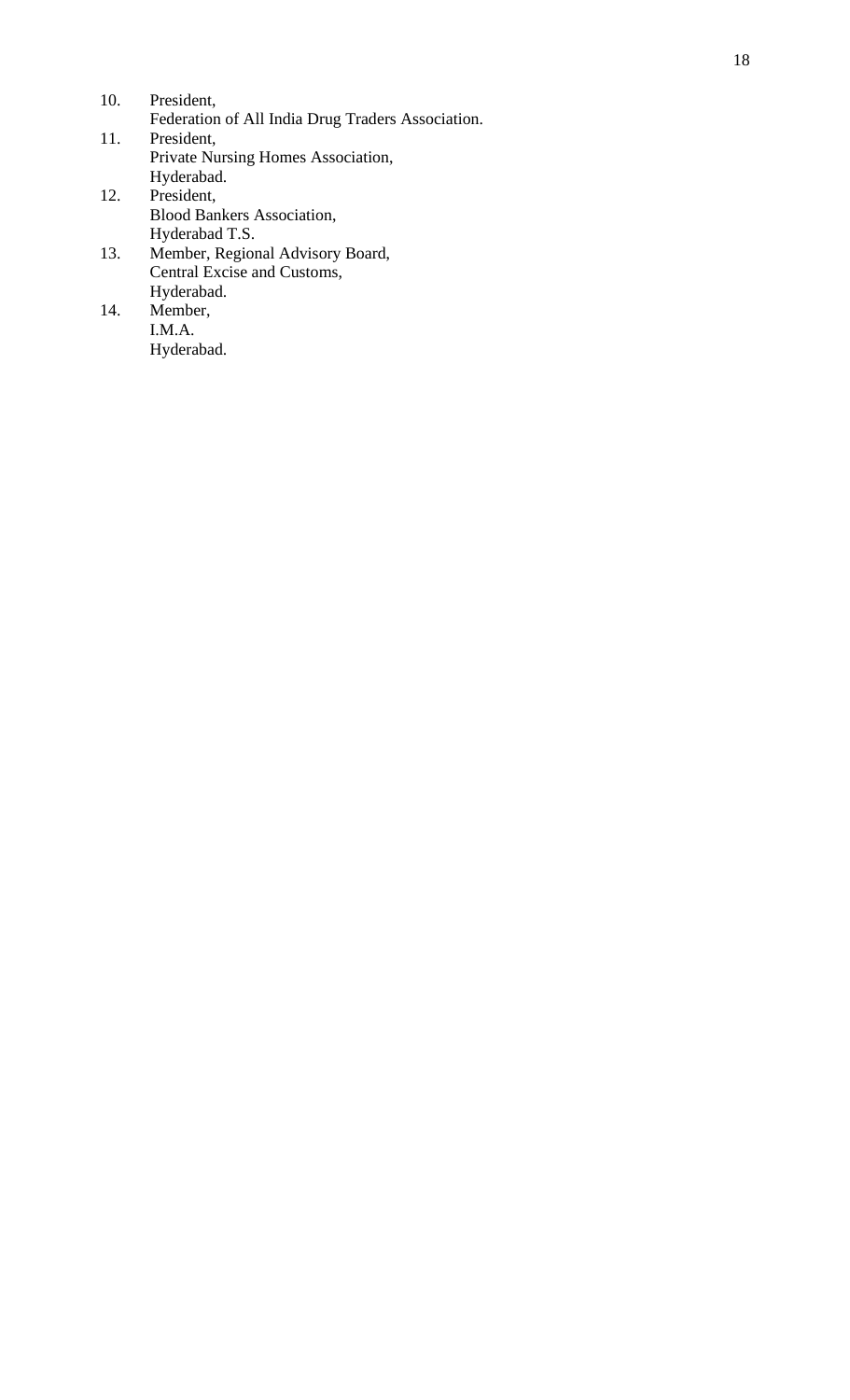#### **CHAPTER – IX DIRECTORY OF OFFICERS AND EMPLOYEES**

| $Sl$ .No       | <b>Post Name</b>                    | <b>Place of</b><br><b>Working</b> | <b>Employee Name</b>                                  | Phone No.  |
|----------------|-------------------------------------|-----------------------------------|-------------------------------------------------------|------------|
| 1              | <b>DIRECTOR (FAC)</b>               | <b>Head Quarter</b>               | Dr.Preeti Meena, IAS,<br>Director (FAC)               | 8333925802 |
| $\overline{2}$ | <b>JOINT DIRECTOR</b><br>(E)        | <b>Head Quarter</b>               | Vacant                                                |            |
| 3              | <b>DEPUTY</b><br><b>DIRECTOR-I</b>  | <b>Head Quarter</b>               | Dr.B.VENKATESHWARLU                                   | 8333925811 |
| $\overline{4}$ | <b>DEPUTY</b><br><b>DIRECTOR-II</b> | <b>Head Quarter</b>               | Vacant                                                |            |
| 5              | <b>DEPUTY</b><br><b>DIRECTOR</b>    | Warangal                          | Vacant                                                |            |
| 6              | <b>DEPUTY</b><br><b>DIRECTOR</b>    | Nizamabad                         | Vacant                                                |            |
| 7              | <b>SR. SCIENTIFIC</b><br>OFFICER-I  | <b>Head Quarter</b>               | NIMMA RAJAIAH<br><b>SANGEETHA</b>                     | 8333925885 |
| 8              | <b>SR. SCIENTIFIC</b><br>OFFICER-II | <b>Head Quarter</b>               | YEDHUNOORI NAVEEN<br><b>KUMAR</b>                     | 8333925886 |
| 9              | <b>ASST. DIRECTOR</b><br>(NT)       | <b>Head Quarter</b>               | <b>K.S.NAGARAJ</b>                                    | 8333925890 |
| 10             | <b>JR SCIENTIFIC</b><br>OFFICER-I   | <b>Head Quarter</b>               | <b>B.KISHORE KUMAR</b>                                | 8333925807 |
| 11             | <b>JR SCIENTIFIC</b><br>OFFICER-II  | <b>Head Quarter</b>               | RUVVA DHARMIKA                                        | 8333925887 |
| 12             | <b>JR SCIENTIFIC</b><br>OFFICER-III | <b>Head Quarter</b>               | <b>BASWANI JAHNAVI</b>                                | 8333925810 |
| 13             | <b>ASST.DIRECTOR</b><br>(E)         | Hyderabad -<br>$(Mfg-I)$          | RAMDHAN GUGULOTH                                      | 8333925812 |
| 14             | <b>ASST.DIRECTOR</b><br>(E)         | Hyderabad -<br>$(Mfg-II)$         | NANUBOTHU NARSAIAH                                    | 8333925885 |
| 15             | <b>ASST.DIRECTOR</b><br>(E)         | Hyderabad -<br>$(Mfg-III)$        | <b>KAMMULURI DASS</b>                                 | 8333925814 |
| 16             | <b>ASST.DIRECTOR</b><br>(E)         | Twin Cities $-I$                  | <b>VUPPALANCHI BALA</b><br><b>NAGANJAN</b>            | 8333925819 |
| 17             | <b>ASST.DIRECTOR</b><br>(E)         | Twin Cities - II                  | <b>BELDE SOWBHAGYA</b><br><b>LAXMI</b>                | 8333925816 |
| 18             | <b>ASST.DIRECTOR</b><br>(E)         | Ranga Reddy                       | <b>ANJUM ABIDA</b>                                    | 8333925813 |
| 19             | <b>ASST.DIRECTOR</b><br>(E)         | Malkajgiri-<br>Malkajgiri         | KARNATI ANIL KUMAR                                    | 8333925826 |
| 20             | <b>ASST.DIRECTOR</b><br>(E)         | Karimnagar                        | <b>MAYURI VIJAYA GOPAL</b>                            | 8333925808 |
| 21             | <b>ASST.DIRECTOR</b><br>(E)         | Warangal                          | <b>GANGIDI SRINIVAS</b>                               | 8333925820 |
| 22             | <b>ASST.DIRECTOR</b><br>(E          | Adilabad                          | PENCHALA RAMU                                         | 8333925824 |
| 23             | <b>ASST.DIRECTOR</b><br>(E)         | Medak                             | PATLOLLA SARALA                                       | 8333925818 |
| 24             | <b>ASST.DIRECTOR</b><br>(E          | Khammam                           | <b>BANOTH PALLAVI</b>                                 | 8333925815 |
| 25             | <b>ASST.DIRECTOR</b><br>(E)         | Mahaboobnagar                     | <b>CHEPURI</b><br><b>RAJAVARDHANA</b><br><b>CHARY</b> | 8333925817 |
| 26             | <b>ASST.DIRECTOR</b><br>(E)         | Nizamabad                         | Dr.G.RAJYA LAKSHMI                                    | 8333925847 |
| 27             | <b>ASST.DIRECTOR</b><br>(E)         | Nalgonda                          | <b>MARYALA</b><br>SRINIVASULU                         | 8333925823 |
| 28             | <b>DRUGS</b><br><b>INSPECTOR</b>    | Narsampet                         | <b>AMGOTH SAMBAIAH</b><br><b>NAYAK</b>                | 8333925822 |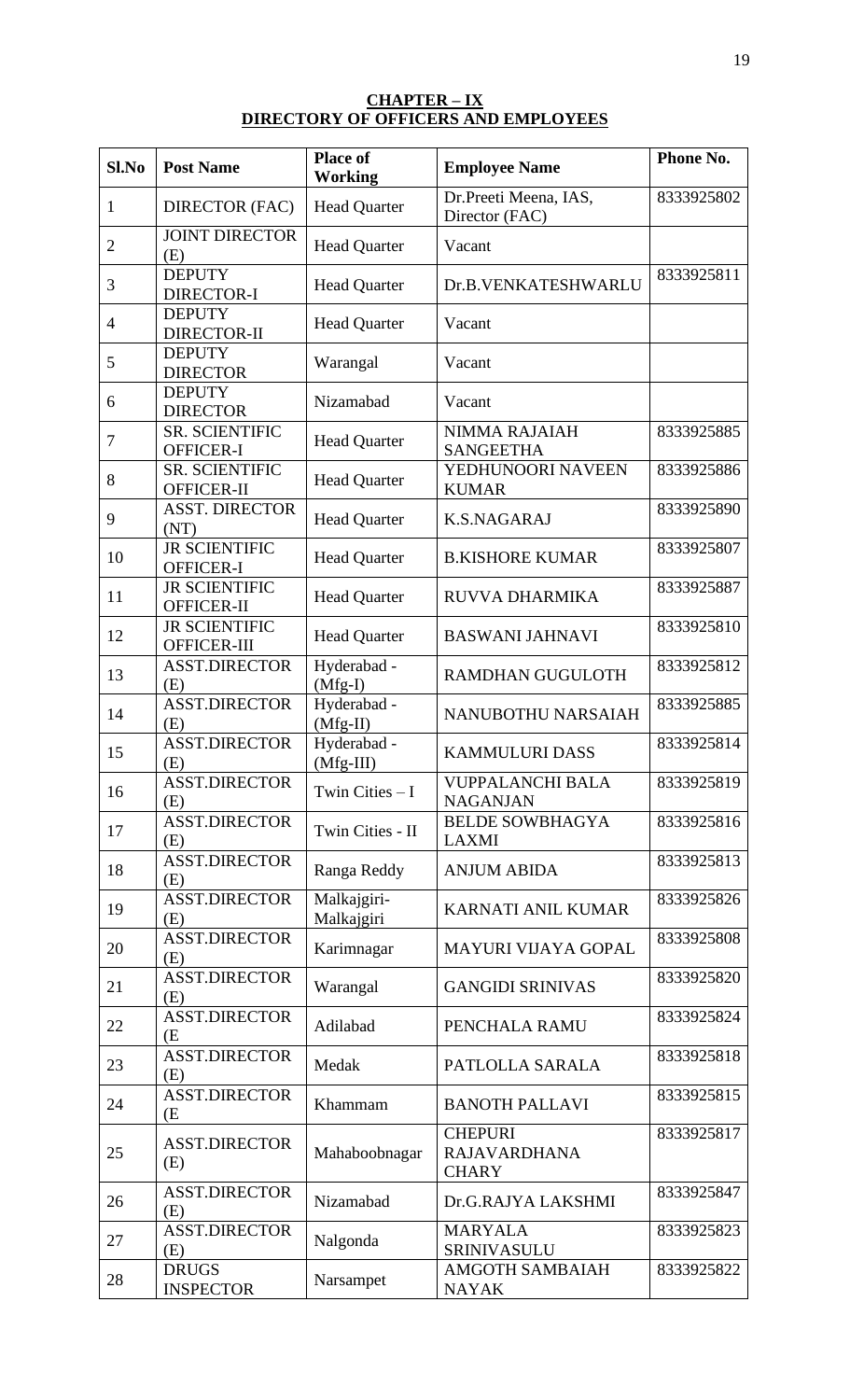| 29 | <b>DRUGS</b><br><b>INSPECTOR</b> | Medchal (Mfg.)          | <b>GUNDLA PRASAD</b>                         | 8333925827 |
|----|----------------------------------|-------------------------|----------------------------------------------|------------|
| 30 | <b>DRUGS</b><br><b>INSPECTOR</b> | Sanga Reddy<br>(Mfg.)   | THOUTAM RAJAMOULI                            | 8333925828 |
| 31 | <b>DRUGS</b><br><b>INSPECTOR</b> | Jeedimetla<br>(Mfg.)    | <b>JUKANTI RAJU</b>                          | 8333925829 |
| 32 | <b>DRUGS</b><br><b>INSPECTOR</b> | Quthbullapur<br>(Sales) | <b>BOOSANI DINESH</b><br><b>KUMAR</b>        | 8333925830 |
| 33 | <b>DRUGS</b><br><b>INSPECTOR</b> | Quthbullapur<br>(Mfg.)  | KANDADI PRABHAKAR                            | 8333925831 |
| 34 | <b>DRUGS</b><br><b>INSPECTOR</b> | Mahabubnagar            | <b>M ARAVIND KUMAR</b>                       | 8333925832 |
| 35 | <b>DRUGS</b><br><b>INSPECTOR</b> | Chevella                | MUDDASANI SREE<br><b>BINDU</b>               | 8333925833 |
| 36 | <b>DRUGS</b><br><b>INSPECTOR</b> | Kothur (Mfg.)           | <b>B.LAKSHMINARAYANA</b>                     | 8333925834 |
| 37 | <b>DRUGS</b><br><b>INSPECTOR</b> | Nagarkurnool            | <b>GUNDU SRIKANTH</b>                        | 8333925835 |
| 38 | <b>DRUGS</b><br><b>INSPECTOR</b> | Sanga Reddy             | VARTHIYA RAVI KUMAR                          | 8333925836 |
| 39 | <b>DRUGS</b><br><b>INSPECTOR</b> | Siddipet                | <b>BOMMISETTY LAKSHMI</b>                    | 8333925837 |
| 40 | <b>DRUGS</b><br><b>INSPECTOR</b> | Nalgonda                | MUDUNOORI VARA<br><b>PRASAD</b>              | 8333925838 |
| 41 | <b>DRUGS</b><br><b>INSPECTOR</b> | Warnagal<br>(Urban)     | <b>SHAIK MOHAMMAD</b><br><b>RAFI</b>         | 8333925839 |
| 42 | <b>DRUGS</b><br><b>INSPECTOR</b> | Malkajgiri<br>(Sales)   | <b>BHUKYA GOVIND SINGH</b>                   | 8333925840 |
| 43 | <b>DRUGS</b><br><b>INSPECTOR</b> | Khammam<br>(Urban)      | <b>GOPARABOINA</b><br><b>SURENDER</b>        | 8333925889 |
| 44 | <b>DRUGS</b><br><b>INSPECTOR</b> | Nizamabad<br>(Urban)    | <b>BOMMASANI PRAVEEN</b>                     | 8333925841 |
| 45 | <b>DRUGS</b><br><b>INSPECTOR</b> | Ameerpet<br>(Sales)     | <b>CHERALA SWAPNA</b>                        | 8333925842 |
| 46 | <b>DRUGS</b><br><b>INSPECTOR</b> | Karimnagar              | <b>GADDAM RAVI KIRAN</b>                     | 8333925843 |
| 47 | <b>DRUGS</b><br><b>INSPECTOR</b> | Peddapally              | <b>KOPPULA ANVESH</b>                        | 8333925844 |
| 48 | <b>DRUGS</b><br><b>INSPECTOR</b> | Balanagar (Mfg)         | <b>MADDELA CHANDRA</b><br><b>SHEKHAR</b>     | 8333925845 |
| 49 | <b>DRUGS</b><br><b>INSPECTOR</b> | Nizamabad<br>(Rural)    | <b>MAVIDI HEMALATHA</b>                      | 8333925846 |
| 50 | <b>DRUGS</b><br><b>INSPECTOR</b> | Wanaparthy              | <b>G INDIRA PRIYA</b><br><b>DARSHINI</b>     | 8333925848 |
| 51 | <b>DRUGS</b><br><b>INSPECTOR</b> | Kothagudem              | <b>CHIRUMANI</b><br><b>VIVEKANANDA REDDY</b> | 8333925850 |
| 52 | <b>DRUGS</b><br><b>INSPECTOR</b> | Mancherial              | PALEPU SANTHOSH                              | 8333925849 |
| 53 | <b>DRUGS</b><br><b>INSPECTOR</b> | Kama Reddy              | RAIKANTI SRILATHA                            | 8333925852 |
| 54 | <b>DRUGS</b><br><b>INSPECTOR</b> | Ranga Reddy<br>(Mfg)    | <b>VALLALA AJAY</b>                          | 8333925851 |
| 55 | <b>DRUGS</b><br><b>INSPECTOR</b> | Narkatpally<br>(Mfg)    | <b>GANTLA ANIL</b>                           | 8333925855 |
| 56 | <b>DRUGS</b><br><b>INSPECTOR</b> | Kahmmam (R)             | KOORELLI SOMESHWAR                           | 8333925857 |
| 57 | <b>DRUGS</b><br><b>INSPECTOR</b> | Marrdepally             | DANABOYINA SWETHA<br><b>BINDU</b>            | 8333925853 |
| 58 | <b>DRUGS</b><br><b>INSPECTOR</b> | J-Bhupalpally           | <b>NALLAMADDI RAVI</b><br><b>KIRAN REDDY</b> | 8333925854 |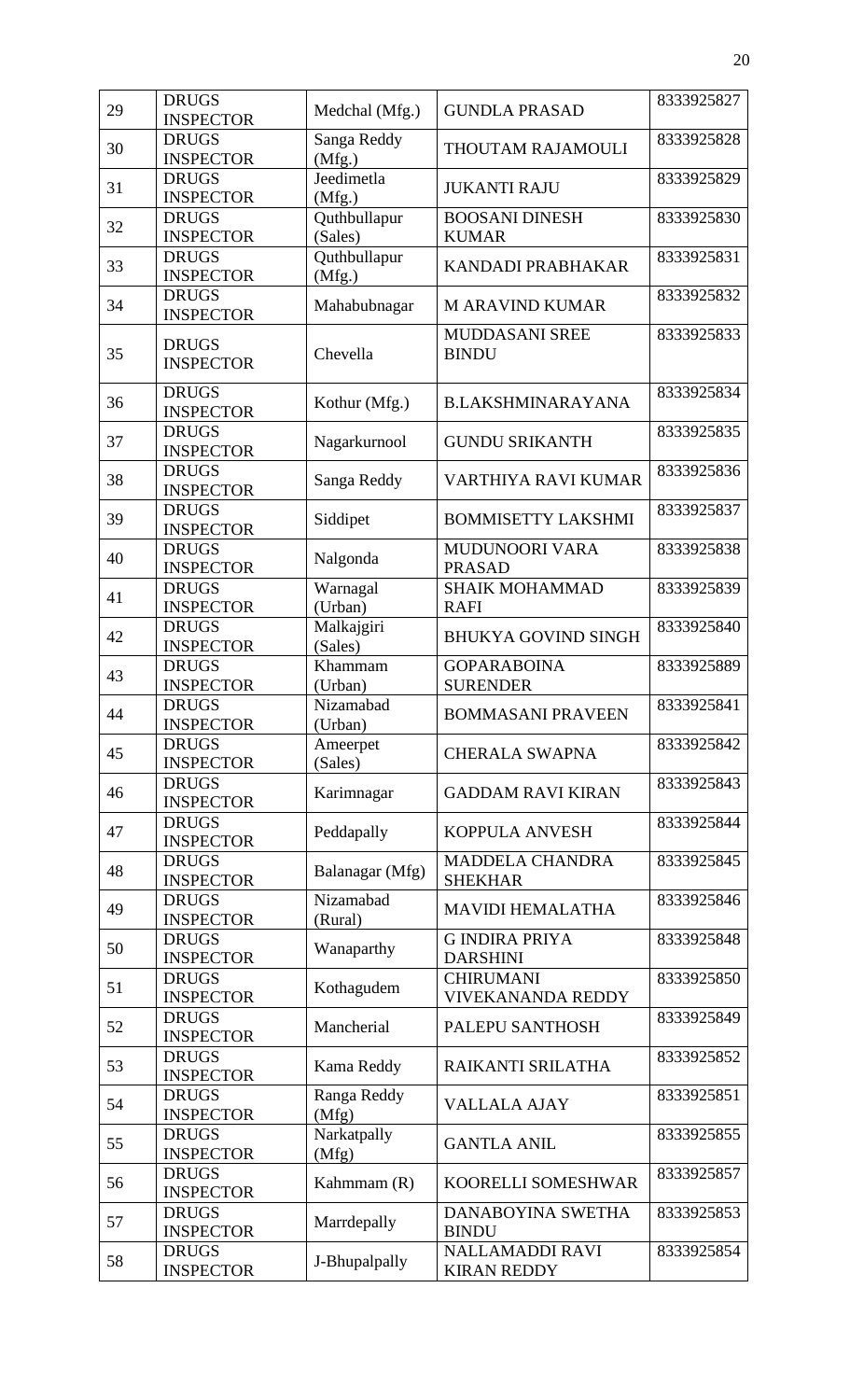| 59 | <b>DRUGS</b>                     | R.C.Puram            | <b>CH KARTHIK SIVA</b>                   | 8333925856 |
|----|----------------------------------|----------------------|------------------------------------------|------------|
|    | <b>INSPECTOR</b>                 | (Mfg.)               | <b>CHAITANYA</b>                         |            |
| 60 | <b>DRUGS</b><br><b>INSPECTOR</b> | Nirmal               | ELIGETI THIRUPATHI                       | 8333925861 |
| 61 | <b>DRUGS</b><br><b>INSPECTOR</b> | Saroornagar          | ADEPU SHYLAJA RANI                       | 8333925862 |
| 62 | <b>DRUGS</b><br><b>INSPECTOR</b> | Jinnaram (Mfg.)      | <b>AMARAJU N KRANTHI</b><br><b>KUMAR</b> | 8333925860 |
| 63 | <b>DRUGS</b><br><b>INSPECTOR</b> | Malkajgiri<br>(Mfg.) | TALAKOKKULA SHIVA<br><b>TEJA</b>         | 8333925863 |
| 64 | <b>DRUGS</b><br><b>INSPECTOR</b> | Gadwal               | <b>ALE BALA KRISHNA</b>                  | 8333925867 |
| 65 | <b>DRUGS</b><br><b>INSPECTOR</b> | Rajenderanagar       | <b>LAXMALLA RAJU</b>                     | 8333925866 |
| 66 | <b>DRUGS</b><br><b>INSPECTOR</b> | Abdis                | <b>ALLA SARITHA</b>                      | 8333925869 |
| 67 | <b>DRUGS</b><br><b>INSPECTOR</b> | Kukatpally<br>(Mfg.) | <b>JANGITI NAGARAJU</b>                  | 8333925868 |
| 68 | <b>DRUGS</b><br><b>INSPECTOR</b> | Sircilla             | <b>JANGAM ASHWIN</b><br><b>KUMAR</b>     | 8333925871 |
| 69 | <b>DRUGS</b><br><b>INSPECTOR</b> | <b>Uppal</b> (Sales) | <b>KOSGI MURALI</b><br><b>KRISHNA</b>    | 8333925870 |
| 70 | <b>DRUGS</b><br><b>INSPECTOR</b> | Koti                 | <b>SHAIK RABIYA</b>                      | 8333925873 |
| 71 | <b>DRUGS</b><br><b>INSPECTOR</b> | Hayathnagar          | DHANAVATH SARITHA                        | 8333925872 |
| 72 | <b>DRUGS</b><br><b>INSPECTOR</b> | Medak                | SANDIPAGU VINAY<br><b>SUSHMI</b>         | 8333925876 |
| 73 | <b>DRUGS</b><br><b>INSPECTOR</b> | Jangaon              | ANNAVARAM RASHMI                         | 8333925874 |
| 74 | <b>DRUGS</b><br><b>INSPECTOR</b> | Gowliguda            | PULLA PAVANI                             | 8333925877 |
| 75 | <b>DRUGS</b><br><b>INSPECTOR</b> | Chikdapally          | NINGAPURAM SAHAJA                        | 8333925878 |
| 76 | <b>DRUGS</b><br><b>INSPECTOR</b> | <b>Mechal Sales</b>  | <b>RAJA REDDY</b>                        | 8333925879 |
| 77 | <b>DRUGS</b><br><b>INSPECTOR</b> | Sherilingampally     | KOMALLA DEVENDER<br><b>REDDY</b>         | 8333925880 |
| 78 | <b>DRUGS</b><br><b>INSPECTOR</b> | Amberpet             | <b>CH.ANIL KUMAR</b>                     | 8333925881 |
| 79 | <b>DRUGS</b><br><b>INSPECTOR</b> | Bhongir              | CHITTIPOLU SAMPATH<br><b>KUMAR</b>       | 8333925882 |
| 80 | <b>DRUGS</b><br><b>INSPECTOR</b> | Vengalrao nagar      | TATIKONDA CHANDANA                       | 8333925883 |
| 81 | <b>DRUGS</b><br><b>INSPECTOR</b> | Warangal<br>(Rural)  | <b>JANNU KIRAN KUMAR</b>                 | 9848620015 |
| 82 | <b>DRUGS</b><br><b>INSPECTOR</b> | Balanagar<br>(Sales) | ADE SRILATHA                             | 8333925806 |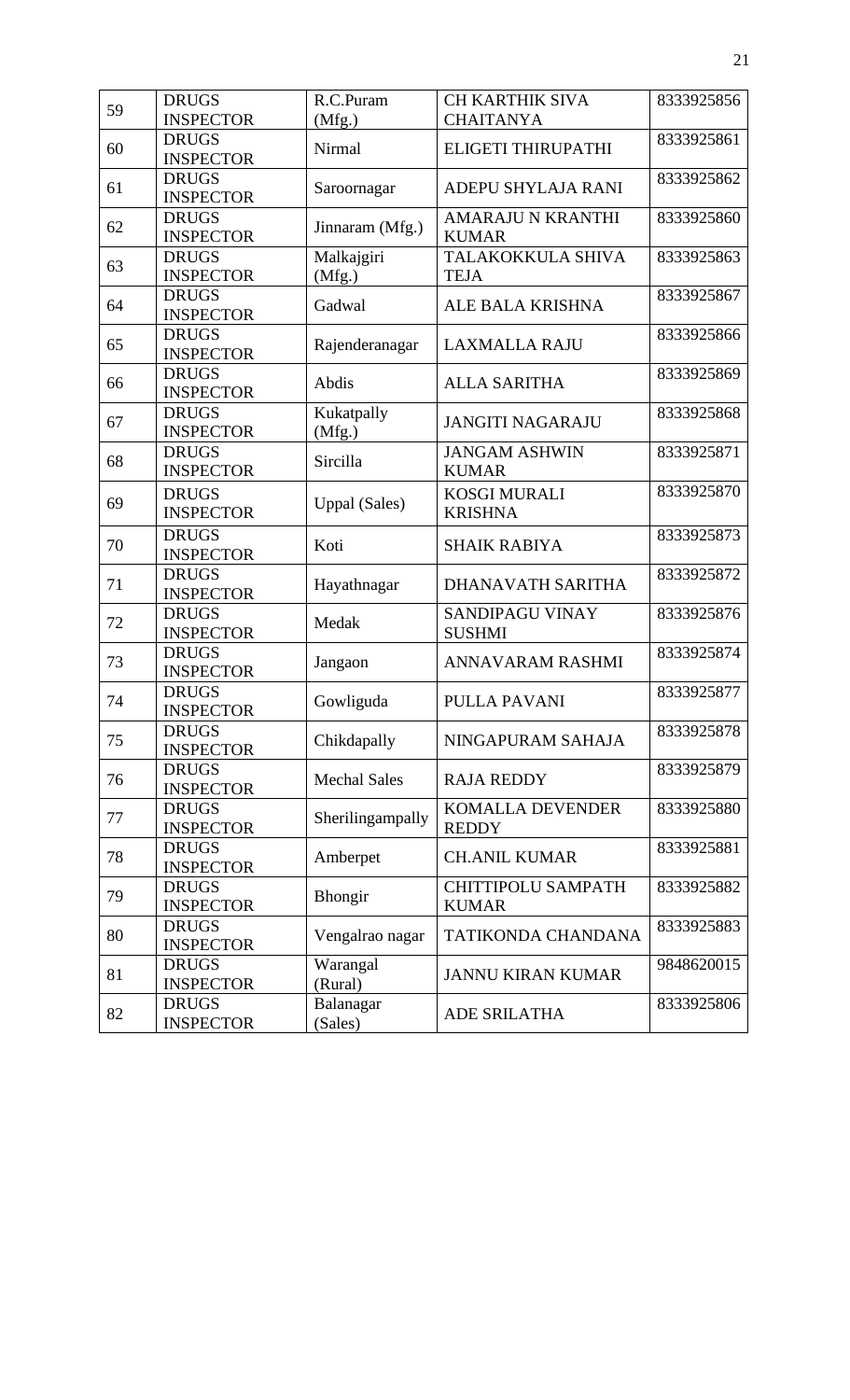#### **CHAPTER – X MONTHLY REMUNERATION RECEIVED BY EACH OF THE OFFICERS AND EMPLOYEES INCLUDING THE SYSTEM OF COMPENSATION**

| Sl.<br>No. | <b>Name</b>                   | <b>Designation</b>        | <b>Basic</b><br>Pay | <b>Gross</b> | Govt.<br>Ded. | <b>Net</b> |
|------------|-------------------------------|---------------------------|---------------------|--------------|---------------|------------|
| 1.         | B. Venkateshwarlu             | Deputy Director           | 89290               | 135520       | 2490          | 133030     |
| 2.         | B. Sowbhagya<br>Lakshmi       | <b>Assistant Director</b> | 82950               | 127402       | 11340         | 116052     |
| 3.         | V. Balanaganjan               | <b>Assistant Director</b> | 66330               | 106053       | 11040         | 95013      |
| 4.         | K. Dass                       | <b>Assistant Director</b> | 61450               | 98329        | 7340          | 90989      |
| 5.         | N. Narsaiah                   | <b>Assistant Director</b> | 48600               | 77913        | 8524          | 69389      |
| 6.         | G. Ramdhan                    | <b>Assistant Director</b> | 66330               | 106053       | 12340         | 93713      |
| 7.         | K.S. Nagaraj                  | <b>Assistant Director</b> | 49870               | 79990        | 22940         | 57050      |
| 8.         | M. Chandrashekar              | Drugs Inspector           | 42490               | 68305        | 8747          | 59558      |
| 9.         | J. Nagaraju                   | Drugs Inspector           | 39160               | 63028        | 6323          | 56705      |
| 10.        | CH. Karthik Siva<br>Chaitanya | Drugs Inspector           | 39160               | 63028        | 6323          | 56705      |
| 11.        | Shaik Rabiya                  | Drugs Inspector           | 39160               | 63028        | 9323          | 53705      |
| 12.        | A. Kranthi Kumar              | Drugs Inspector           | 39160               | 63028        | 6323          | 56705      |
| 13.        | Ch. Anil Kumar                | Drugs Inspector           | 39160               | 63028        | 6263          | 56705      |
| 14.        | T. Rajamouli                  | Drugs Inspector           | 42490               | 68265        | 7747          | 60518      |
| 15.        | V. Ajay                       | Drugs Inspector           | 39160               | 63028        | 6023          | 57005      |
| 16.        | P. Pavani                     | Drugs Inspector           | 39160               | 51208        | 6173          | 45035      |
| 17.        | J. Raju                       | Drugs Inspector           | 42490               | 68265        | 7147          | 61118      |
| 18.        | T. Chandana                   | Drugs Inspector           | 39160               | 63028        | 6323          | 56705      |
| 19.        | B. Lakshmi<br>narayana        | Drugs Inspector           | 42490               | 68265        | 10747         | 57518      |
| 20.        | K. Prabhakar                  | Drugs Inspector           | 42490               | 68265        | 7147          | 61118      |
| 21.        | G. Prasad                     | Drugs Inspector           | 44870               | 72047        | 10940         | 61107      |
| 22.        | CH. Swapna                    | Drugs Inspector           | 42490               | 68265        | 8747          | 59518      |
| 23.        | T. Shiva Teja                 | Drugs Inspector           | 39160               | 63028        | 6023          | 57005      |
| 24.        | D. Swetha Bindu               | Drugs Inspector           | 39160               | 63028        | 6023          | 57005      |
| 25.        | A. Saritha                    | Drugs Inspector           | 39160               | 63028        | 6023          | 57005      |
| 26.        | L. Rama Durga<br>Bhavani      | Drugs Inspector           | 39160               | 63028        | 6023          | 57005      |
| 27.        | N. Sahaja                     | Drugs Inspector           | 39160               | 63028        | 6023          | 57005      |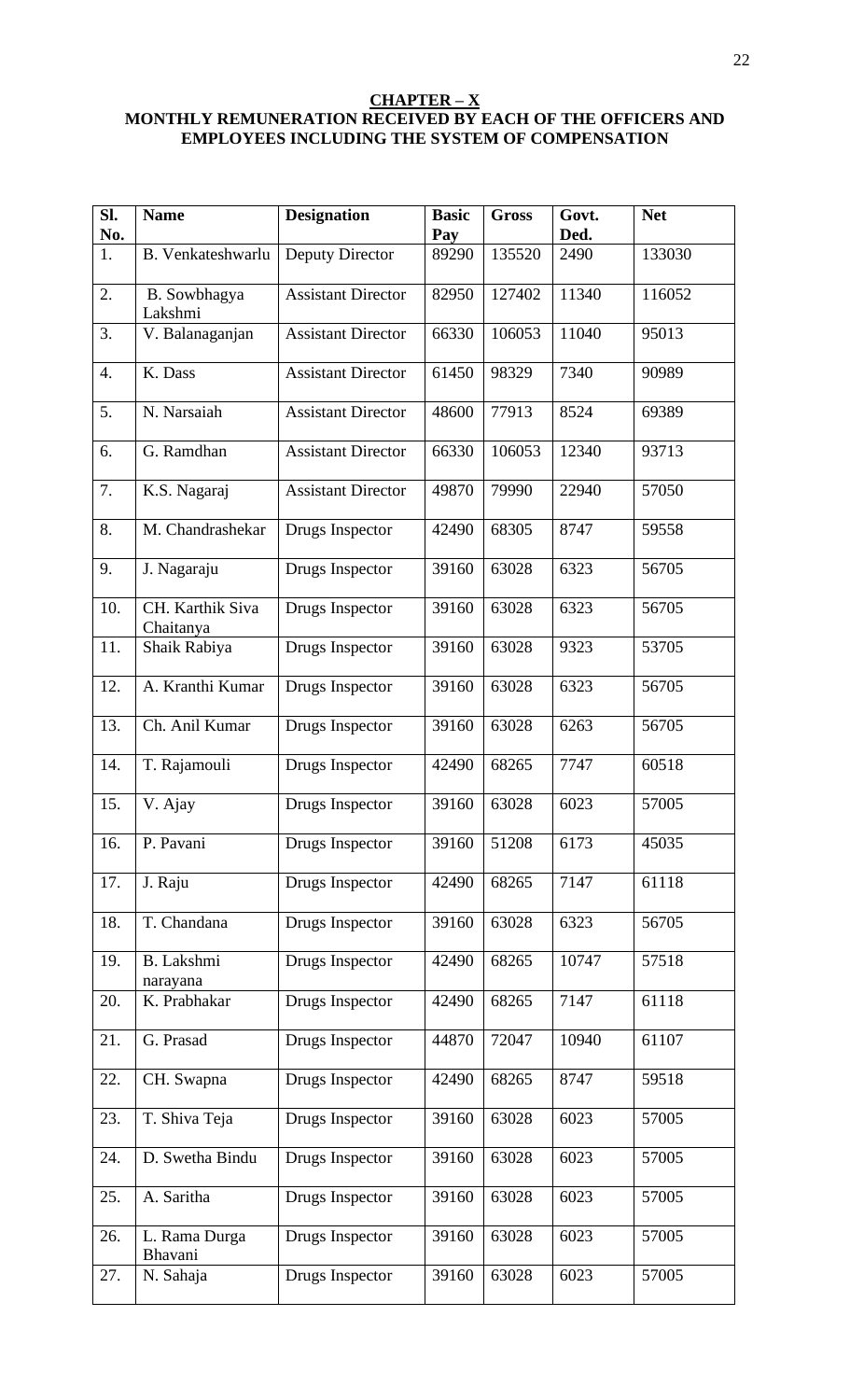| 28. | G. Anil                      | Drugs Inspector              | 39160 | 63028 | 6023  | 57005 |
|-----|------------------------------|------------------------------|-------|-------|-------|-------|
| 29. | K. Rajmohan                  | Superintendent               | 58330 | 93443 | 20430 | 73013 |
| 30. | S. Parameshwari              | Superintendent               | 41380 | 66559 | 3880  | 62679 |
| 31. | P.V.S.S. Prasad              | Superintemdent               | 41380 | 66559 | 24133 | 42426 |
| 32. | M. Mohan Raj                 | Superintendent               | 41380 | 66559 | 3200  | 63359 |
| 33. | M. Phani Kumar               | Senior Assistant             | 41380 | 66629 | 2600  | 64029 |
| 34. | K. Srinivas                  | Senior Assistant             | 33220 | 53298 | 4927  | 48371 |
| 35. | M. Pallavi                   | Senior Assistant             | 37100 | 59459 | 2700  | 56759 |
| 36. | B. Santhoshi                 | <b>Senior Assistant</b>      | 24440 | 39291 | 6900  | 32391 |
| 37. | K. Vinay Babu                | <b>Senior Assistant</b>      | 27360 | 43883 | 4082  | 39801 |
| 38  | K.Thrilok                    | <b>Junior Assistant</b>      | 21230 | 34224 | 3302  | 30922 |
| 39. | V. Suryaprakash              | Junior Assistant             | 37100 | 59459 | 5100  | 54359 |
| 40. | M. Naveen Kumar              | <b>Junior Assistant</b>      | 19500 | 31263 | 4381  | 26882 |
| 41. | Md. Habil Ahmed              | Junior Assistant             | 18400 | 29774 | 2941  | 26833 |
| 42. | D. Pruthvi Raj               | Junior Assistant             | 16400 | 26189 | 4167  | 22022 |
| 43. | G. Vishnu                    | Electrician                  | 59890 | 95826 | 8350  | 87476 |
| 44. | G. Rajya Lakshmi             | Sweeper                      | 23740 | 38191 | 3406  | 34785 |
| 45. | A. Renuka Devi               | Xerox operator               | 23100 | 37184 | 3424  | 33760 |
| 46. | V. Upender                   | <b>Office Subordinate</b>    | 35120 | 56345 | 8485  | 47860 |
| 47. | Shahnaaz Begum               | Mali                         | 23740 | 38191 | 9935  | 28256 |
| 48. | T. Srinivas Rao              | Jamedar                      | 35120 | 56345 | 5310  | 51035 |
| 49. | <b>B.</b> Narsing Rao        | <b>Office Subordinate</b>    | 39160 | 63028 | 21635 | 41393 |
| 50. | Syed Habeeb Ur<br>Rahman     | <b>Office Subordinate</b>    | 42490 | 68265 | 13592 | 54673 |
| 51. | D. Sukender                  | <b>Office Subordinate</b>    | 20050 | 32368 | 3036  | 29332 |
| 52. | Bhagya sree                  | Roneo Operator               | 22460 | 36178 | 3343  | 32835 |
| 53. | <b>Syed Naseem</b><br>Kauser | Lab Technician               | 26600 | 44788 | 16560 | 28228 |
| 54. | M. R. Rajani                 | Junior Analyst               | 46060 | 73918 | 2940  | 70978 |
| 55. | K. E. Raghavi                | <b>Junior Analyst</b>        | 46060 | 73918 | 10940 | 62978 |
| 56. | V. Indira Kumari             | Lab Technician               | 37100 | 59554 | 13100 | 46454 |
| 57. | M. Rama Devi                 | <b>Junior Analyst</b>        | 51230 | 82128 | 21940 | 60188 |
| 58. | N.R. Sangeetha               | Senior Scientific<br>Officer | 56870 | 91637 | 10090 | 81547 |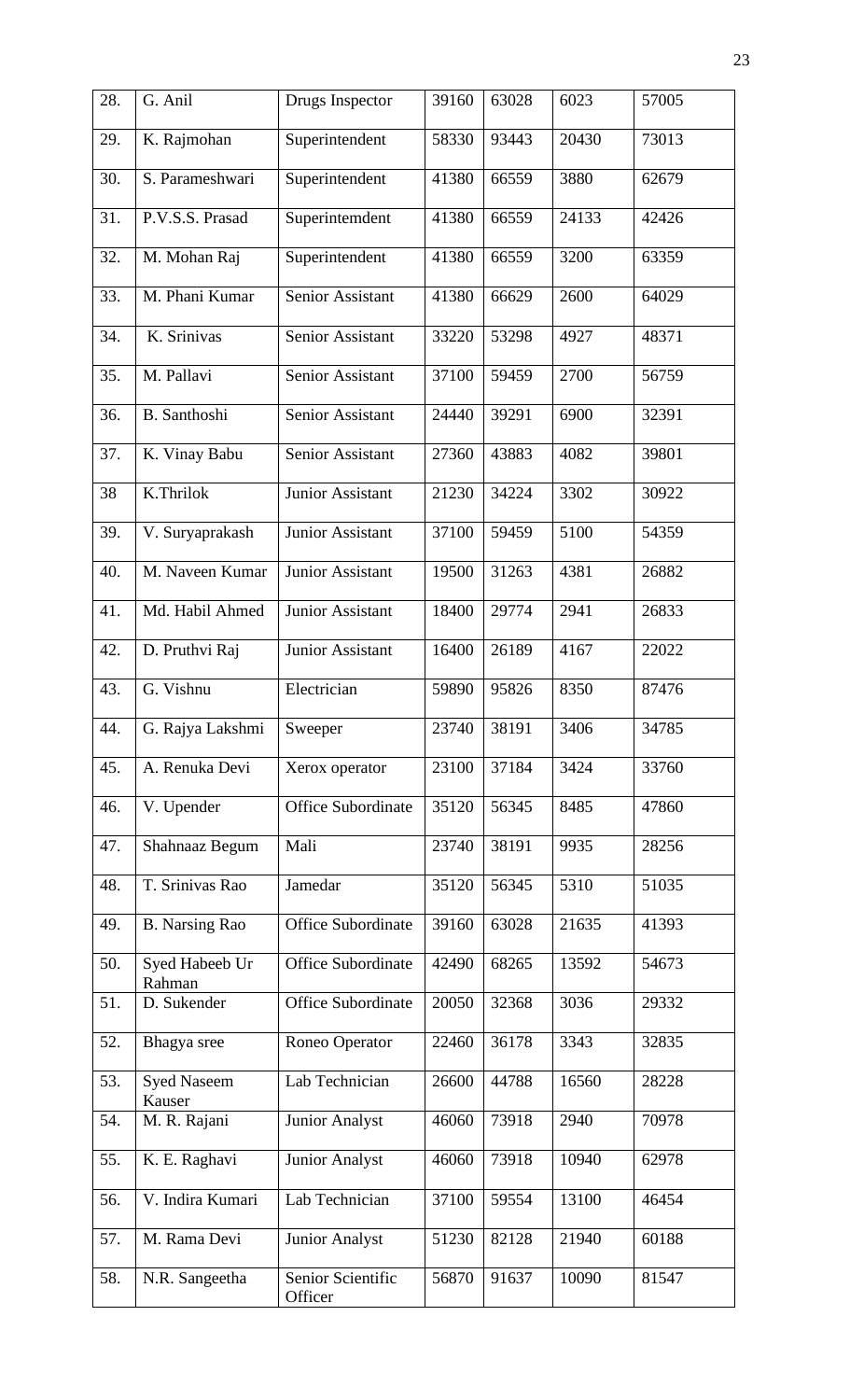| 59. | <b>B.</b> Kishore Kumar | Junior Scientific<br>Officer | 51230 | 82088 | 25940 | 56148 |
|-----|-------------------------|------------------------------|-------|-------|-------|-------|
| 60. | S.C. Srinivasulu        | Animal keeper                | 39160 | 63028 | 11142 | 51886 |
| 61. | P. Bikshamamma          | Lab attendant                | 24440 | 39371 | 6584  | 32786 |
| 62. | B. Jahnavi              | Junior Scientific<br>Officer | 47330 | 75955 | 7063  | 68892 |
| 63. | R. Dharmika             | Junior Scientific<br>Officer | 47330 | 75955 | 9363  | 66592 |
| 64. | A. Sadguna              | <b>Junior Analyst</b>        | 36070 | 57809 | 5470  | 52339 |
| 65. | Y. Naveen Kumar         | Senior Scientific<br>officer | 48600 | 77953 | 7224  | 70729 |
| 66. | Arshiya Begum           | <b>Junior Analyst</b>        | 34170 | 54432 | 4568  | 49864 |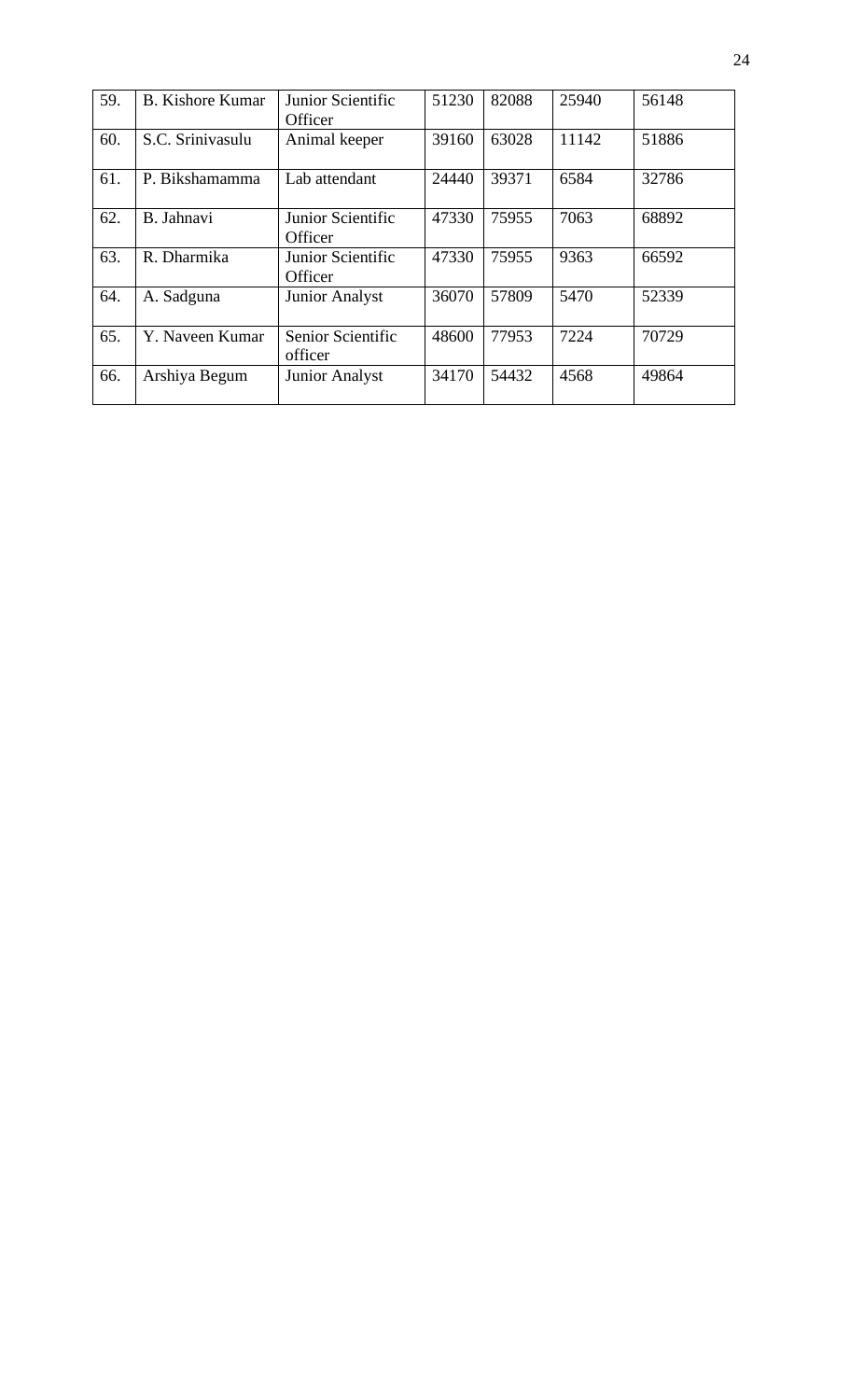# **CHAPTER – XI**

#### **BUDGET ALLOCATED TO EACH OF ITS AGENCY, INDICATING THE PERTICULARS OF ALL PLANS, PROPOSED EXPENDITURES AND REPORTS AND DISBURSEMENTS MADE.**

(Rs.In Thousands)

| S.No. | <b>Name of the Project</b>                | <b>Budget allotted for</b><br>2018-2019 |          |
|-------|-------------------------------------------|-----------------------------------------|----------|
|       | 2210 – Medical and Family Health,         | PROP-                                   | 24,19.65 |
| 1.    | 06 – Public Health,                       | ALLOTED 16,71.33                        |          |
|       | MH104 - Drugs Control,                    |                                         |          |
|       | $SH(04)$ – Drugs and Cosmetics Act 1940,  |                                         |          |
|       | Non-Plan                                  |                                         |          |
|       |                                           |                                         |          |
| 2.    | 2210 – Medical and Family Health,         | PROP-                                   | 82.50    |
|       | $06$ – Public Health,                     | ALLOTED 10,30.00                        |          |
|       | MH104 – Drugs Control,                    | (Addl.Grant-in Aids 10                  |          |
|       | GH11 - Normal State Plan                  | Crores)                                 |          |
|       | $SH(04)$ – Drugs and Cosmetics Act 1940,  |                                         |          |
|       | Plan                                      |                                         |          |
| 3.    | 2210 – Medical and Family Health,         | PROP-                                   | 50.00    |
|       | 06 – Public Health,                       | ALLOTED 13.84                           |          |
|       | $MH104 - Drugs Control,$                  |                                         |          |
|       | <b>GH11-Normal State Plan</b>             |                                         |          |
|       | $SH(05) - Strengthening of Drugs Control$ |                                         |          |
|       | Laboratory                                |                                         |          |
|       | Plan                                      |                                         |          |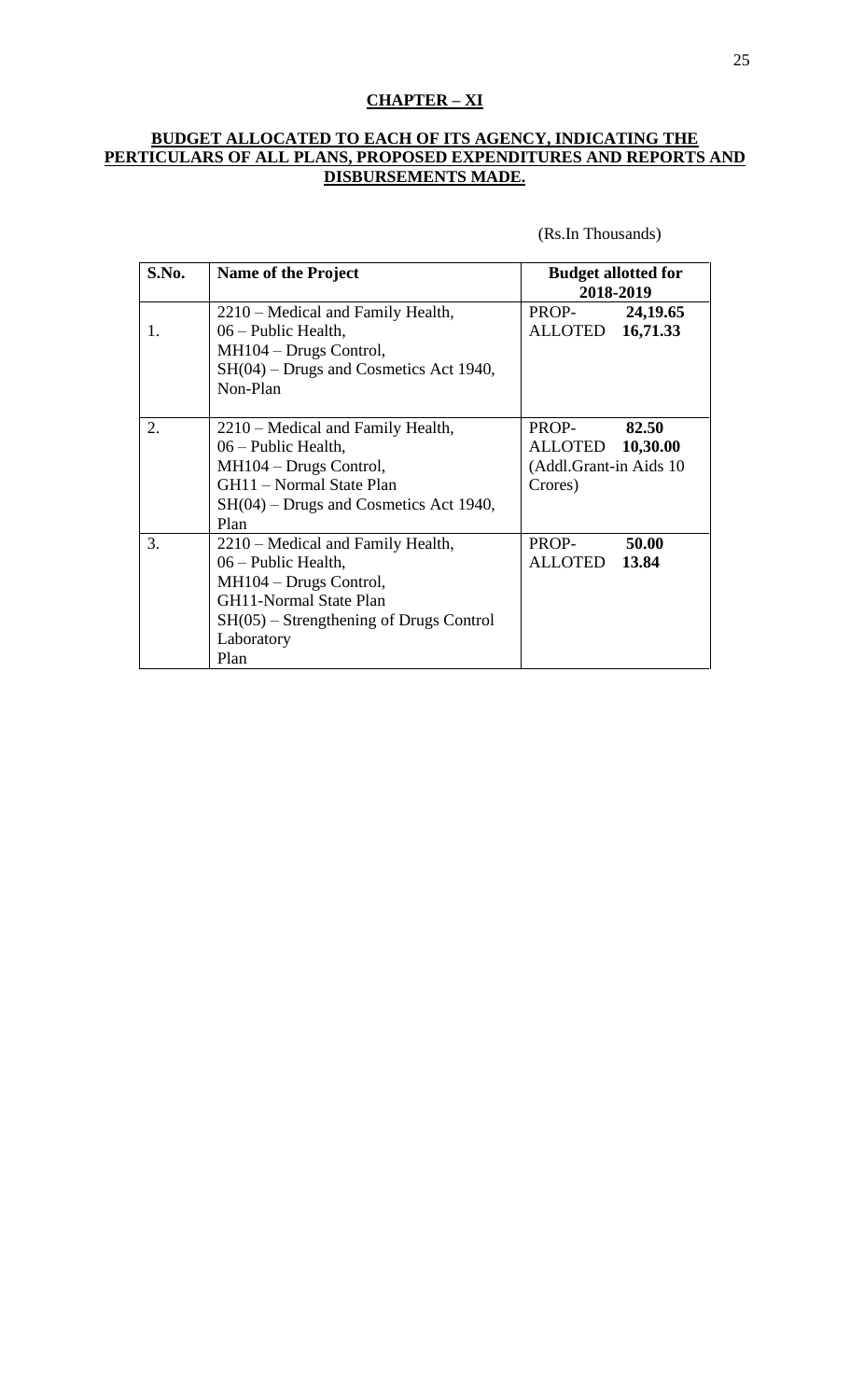# **CHAPTER – XII**

# MANNER OF EXECUTION OF SUBSIDY PROGRAMMES

No Subsidy programmes in this Department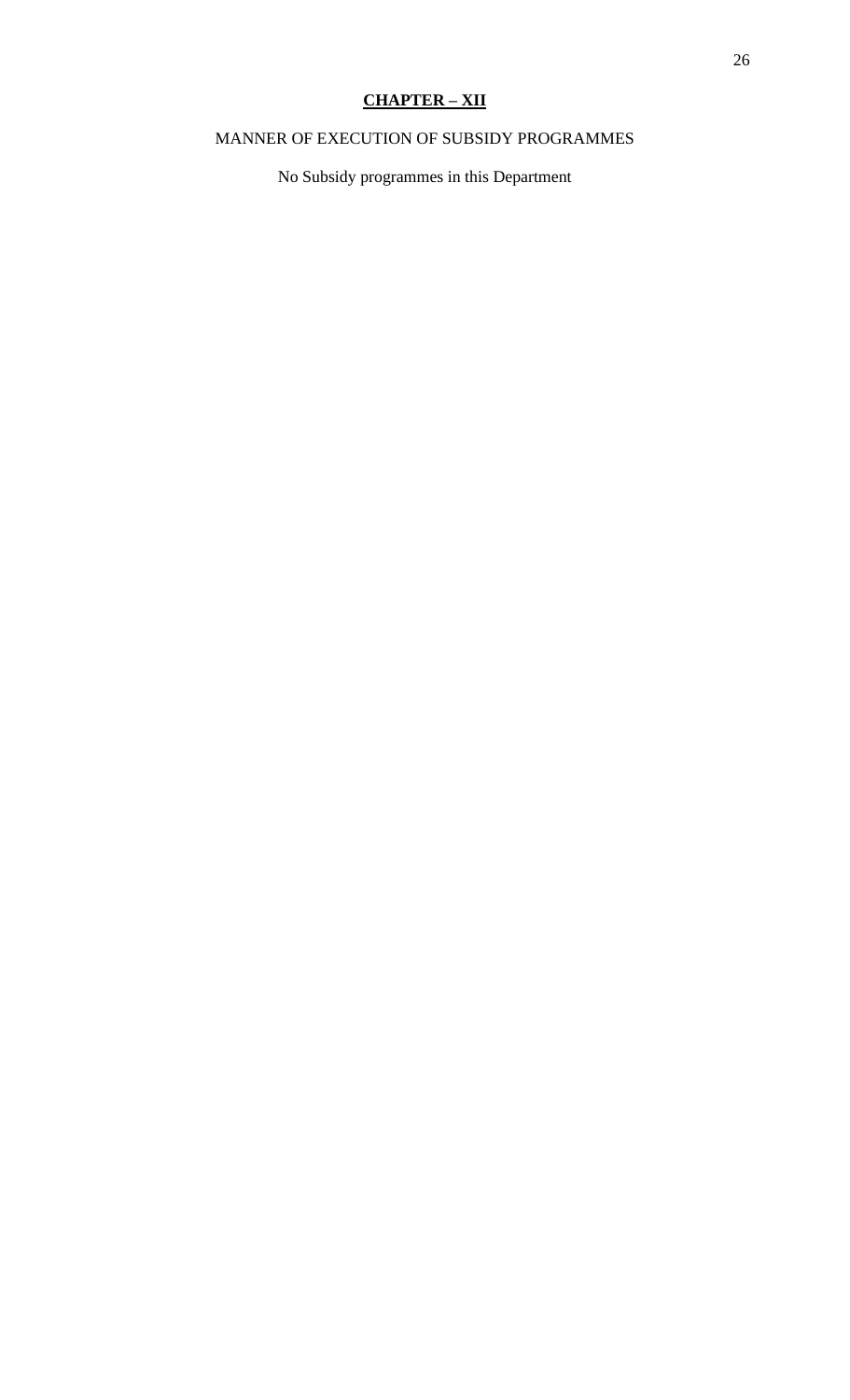# **CHAPTER – XIII**

# **DRUGS CONTROL ADMINISTRATION**

**Particulars of recipients of concessions, permits or authorizations granted**

\*\*\*\*\*\*

**-NIL-**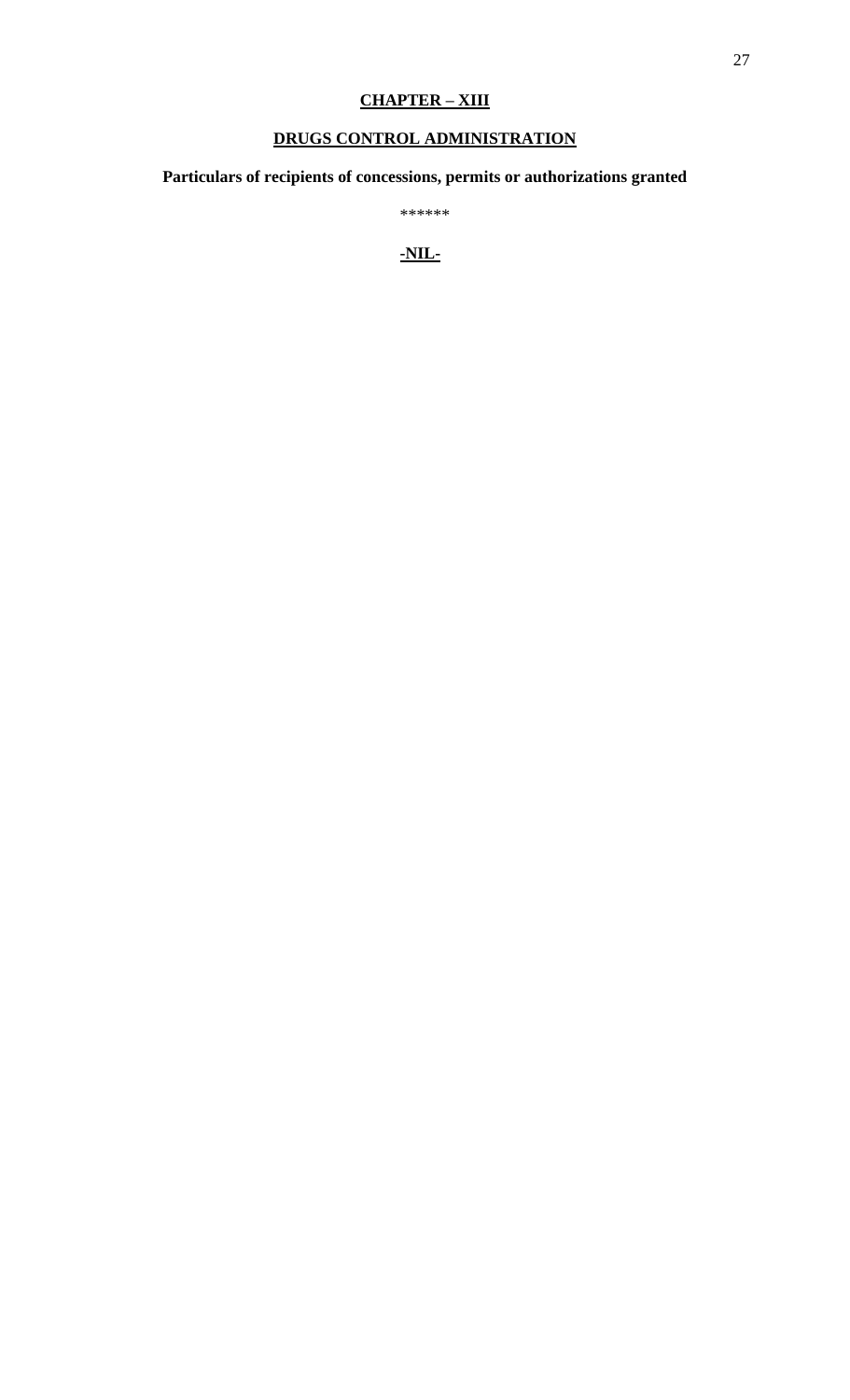# **CHAPTER – XIV**

## **DETAILS IN RESPECT OF THE INFORMATION, AVAILABLE TO OR HELD BY IT, REDUCED IN AN ELECTRONIC FORM**

Details of the information related to various schemes of the Department which are available in electronic formats

Website and Internet

- a. Information on Licensed blood banks [www.dcatelangana.gov.in](http://www.aponline.gov.in/)
- b. Information on Banned drugs [www.cdsco.nic.in](http://www.cdsco.nic.in/)
- c. Information on prices of notified drugs [www.npaindia.nic.in](http://www.npaindia.nic.in/)
- d. Sale licences details of Hyderabad (Twin Cities); OTC region consisting of Ranga Reddy, Mahaboobnagar, Nalgonda, Nizamabad and Medak Districts
- e. List of Drug Manufacturing firms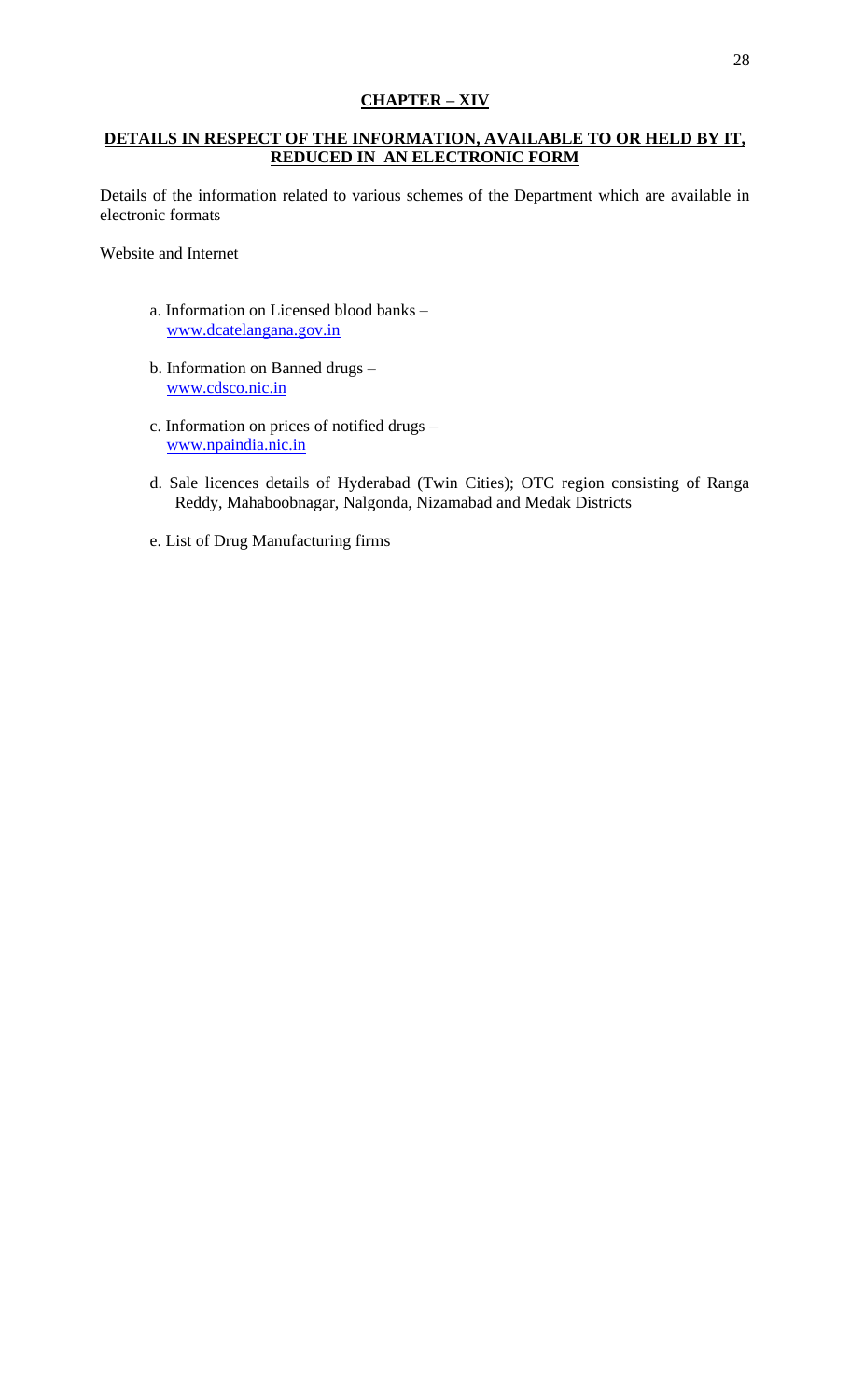# **CHAPTER – XV**

#### **PARTICULARS OF FACILITIES AVAILABLE TO CITIZENS FOR OBTAINING INFORMATION INCLUDING THE WORKING HOURS OF LIBRARY OR READING ROOM, IF MAINTAINED FOR PUBLIC USE**

| S.No.                       | Facility                   | Location of Facility /  | Details of information made |
|-----------------------------|----------------------------|-------------------------|-----------------------------|
|                             |                            | Name                    | available                   |
|                             | <b>Office Notice Board</b> | Drugs Control           | As per RTI $4(1)(b)$        |
|                             |                            | Administration,         |                             |
|                             |                            | Vengalraonagar,         |                             |
|                             |                            | Hyderabad $-500038$     |                             |
| $\mathcal{D}_{\mathcal{L}}$ | Website                    | www.dcatelangana.gov.in | As per RTI $4(1)(b)$        |
|                             |                            |                         |                             |
|                             | <b>Working Hour</b>        | 10.30 am to 5.00 pm     | As per RTI Act.             |